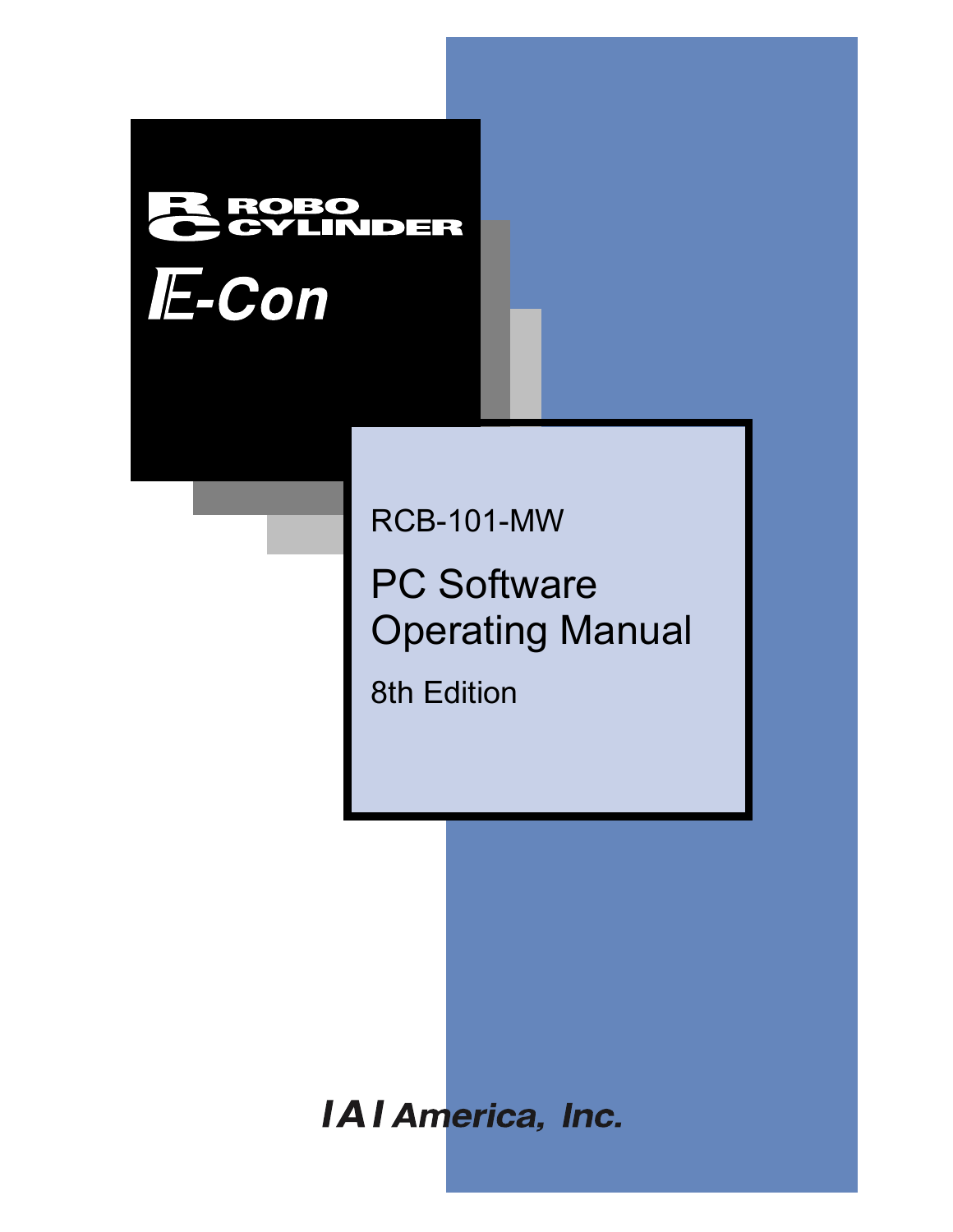## Software License Agreement

Thank you for purchasing the PC software for IAI's RC/E-con Controller.

This software is provided strictly with your consent to this agreement. Before opening the software package, please read this Agreement. If you do not agree to any of the terms and conditions specified herein, please return the unopened software to IAI, and we will refund you the purchase price. (Regardless of the reason, opening the software package will be regarded as your acknowledgement of consenting to this Agreement.)

IAI Corporation (hereinafter referred to as "IAI") shall grant to the user (hereinafter referred to as the "User"), and the User shall accept, a non-transferable, non-exclusive right to use the software program supplied with this Agreement (hereinafter referred to as the "Licensed Software"), based on the following terms and conditions.

#### 1. Term of the Agreement

This Agreement shall take effect the moment the User opens the Licensed Software and remain effective until the User submits a termination request to IAI in writing or the Agreement is otherwise terminated pursuant to the provision of Section 5.

#### 2. Right to Use the Licensed Software

The User may use the Licensed Software that has been licensed to the User under this Agreement, on a single computer system (hereinafter referred to as "system") in a machine-readable format. A separate license must be obtained in order to use the Licensed Software on a different system.

The User may not assign, sublicense or transfer to a third party the right to use the Licensed Software granted under this Agreement, the software specified hereunder, or any other item relating thereto, without obtaining a prior written consent from IAI. Unless otherwise specified expressly in this Agreement, the User is not given any right to print or reproduce the Licensed Software in whole or in part.

3. Duplication of the Licensed Software

The User may not duplicate any part of the documentation provided by IAI in accordance with this Agreement. Creation of a duplicate of the Licensed Software provided by IAI in a machine-readable format shall be permitted solely for the purpose of backing up the software.

4. Protection of the Licensed Software

The User may not provide the Licensed Software to any individual other than the employees of the User or IAI, without obtaining a prior written consent from IAI.

5. Termination of the Agreement

In the event of breach by the User of any of the terms and conditions hereunder, or upon discovery of a material cause that makes continuation of this Agreement impossible, IAI may immediately terminate this Agreement without serving any prior notice to the User. If the Agreement is terminated for the above reason, the User must destroy the Licensed Software received from IAI and all duplicates thereof within ten (10) days after the lapse of the Agreement and send a confirmation of said destruction to IAI.

6. Scope of Protection

IAI reserves the right to change any and all specifications relating to the Licensed Software without prior notice. IAI shall make no warranty whatsoever with respect to the Licensed Software. The User agrees not to claim compensation for damage from IAI for any loss suffered by the User as a result of installing the Licensed Software in the User's system.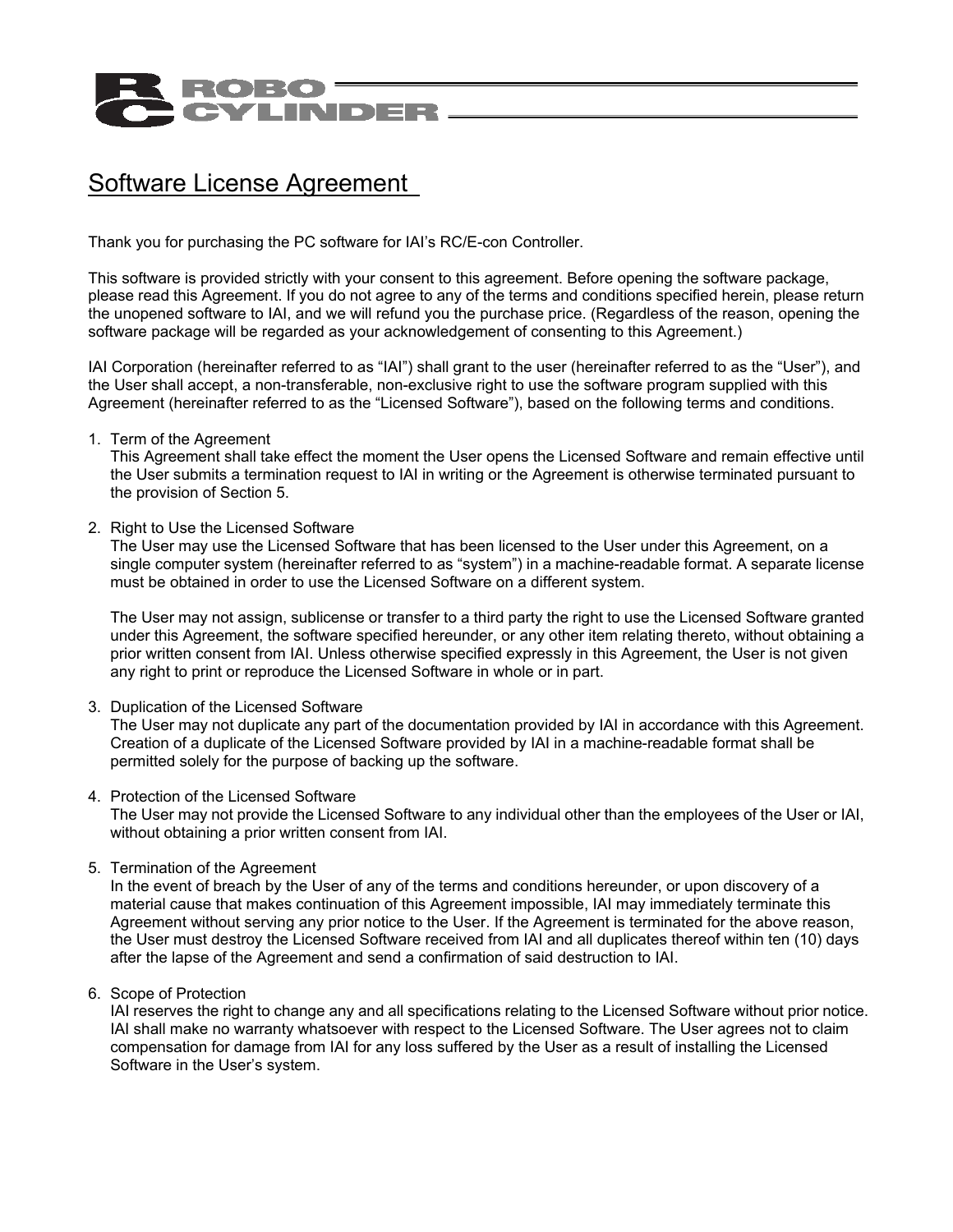# ROBO<br>CYLINDER

## Supported Models

The PC software RCB-101-MW supports the following controller models of the specified versions and later.

| Model name       | Supported versions (For each model, all controllers of the<br>specified version and later are supported.) |
|------------------|-----------------------------------------------------------------------------------------------------------|
| <b>RCP</b>       | V1.0.0.0                                                                                                  |
| <b>RCS</b>       | V3.0.0.0                                                                                                  |
| E-Con            | V3.0.5.0                                                                                                  |
| RCP <sub>2</sub> | V4.0.0.0                                                                                                  |
| FRC.             | V4.0.0.0                                                                                                  |

Table 1 List of Supported Models

\* Please check the controller model and the version of this application. If the controller is not supported by the software, the actuator may behave erratically.

The software reset function and velocity/current monitor function are effective on the controllers of version 4.0.0.0 or later.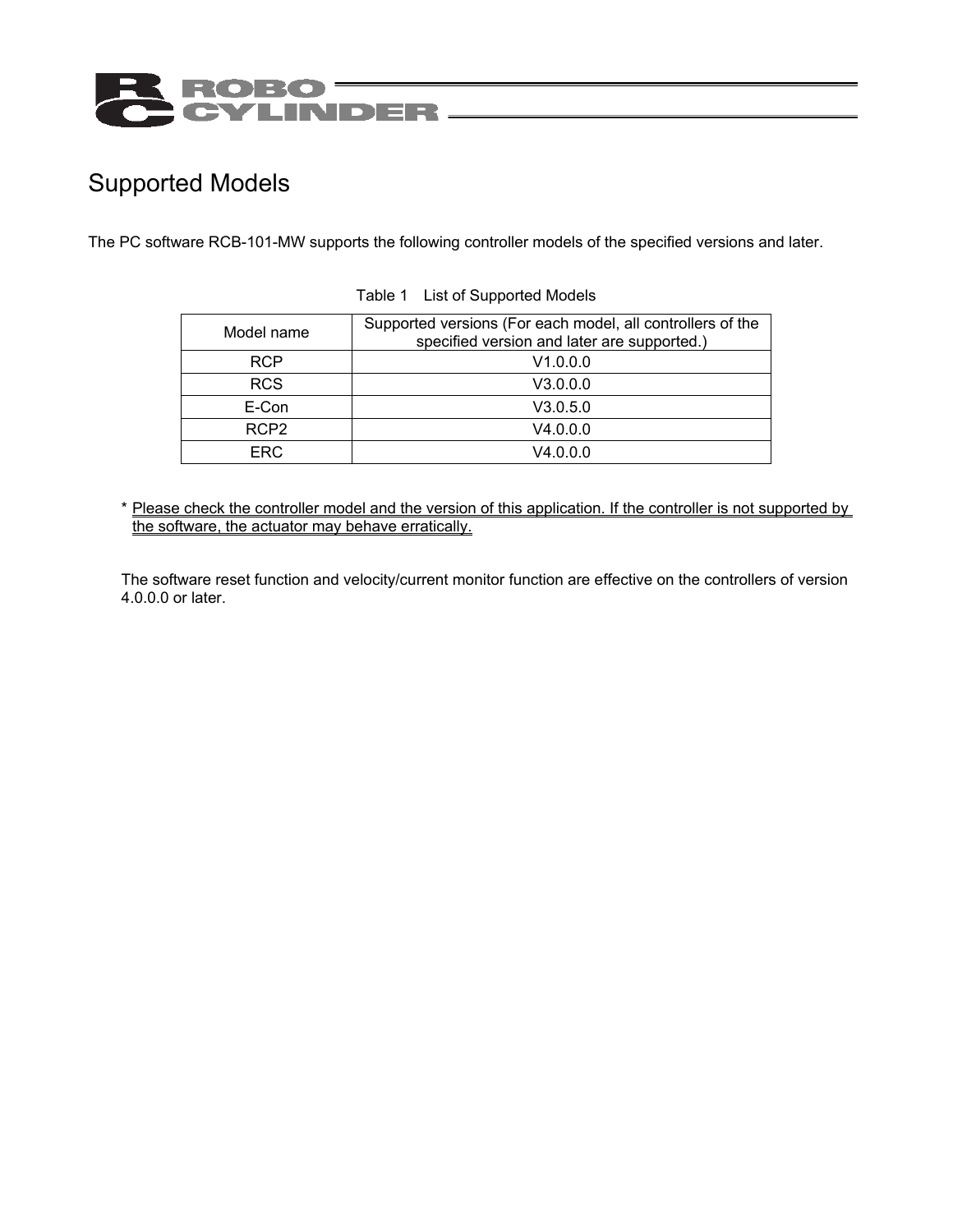

## A Word of Caution

E-Con

- [1] This software is copyrighted by IAI Corporation (IAI).
- [2] This software and the accompanying manual may not be used or duplicated in part or in whole without a permission of IAI.
- [3] A separate software program must be purchased for each PC in which it is run.
- [4] The software and the manual can only be used under the terms and conditions of the license agreement.
- [5] We cannot assume responsibility for any damage or loss resulting from the use of this software or the manual.
- [6] Please note that the version or edition number printed on the face of this manual does not correspond to the software version number.
- [7] The content of this manual is subject to change without notice.
- [8] This software runs on Windows 95, Windows 98, Windows NT, Windows Me, Windows 2000, or Windows XP (this software does not contain Windows). This manual is written on the assumption that the user already has a basic understanding of Windows operations.

Microsoft, MS, MS-DOS, Windows, Windows 95, Windows 98, Windows NT, Windows Me, Windows 2000, and Windows XP are registered trademarks of Microsoft Corporation in the U.S.A.

Copyright 1995 July. IAI Corporation. All rights reserved.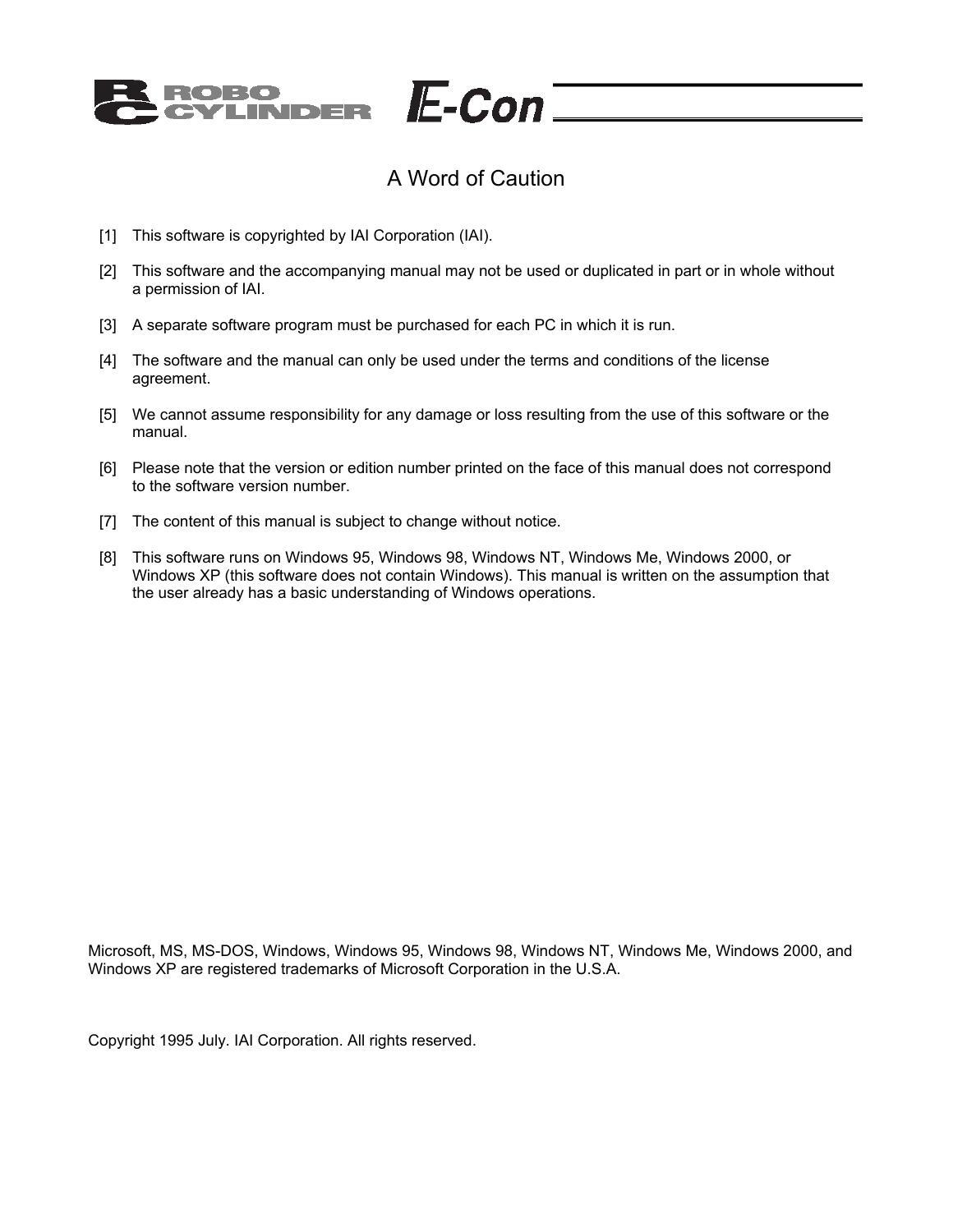

## **Table of Contents**

|                | $1 - 1$<br>$1 - 2$ |  |
|----------------|--------------------|--|
|                | $1 - 3$            |  |
|                | $1 - 4$            |  |
|                | $1 - 5$            |  |
| 2.             |                    |  |
| 3.             |                    |  |
|                | $3 - 1$            |  |
|                | $3-2$              |  |
|                | $3 - 3$            |  |
|                | $3 - 4$            |  |
| 4.             |                    |  |
| 5.             |                    |  |
|                | $5 - 1$            |  |
|                | $5-2$              |  |
| 6.             |                    |  |
| 7 <sub>1</sub> |                    |  |
|                | $7 - 1$            |  |
|                | $7-2$              |  |
|                | $7 - 3$            |  |
|                | $7 - 4$            |  |
| 8.             |                    |  |
| 9.             |                    |  |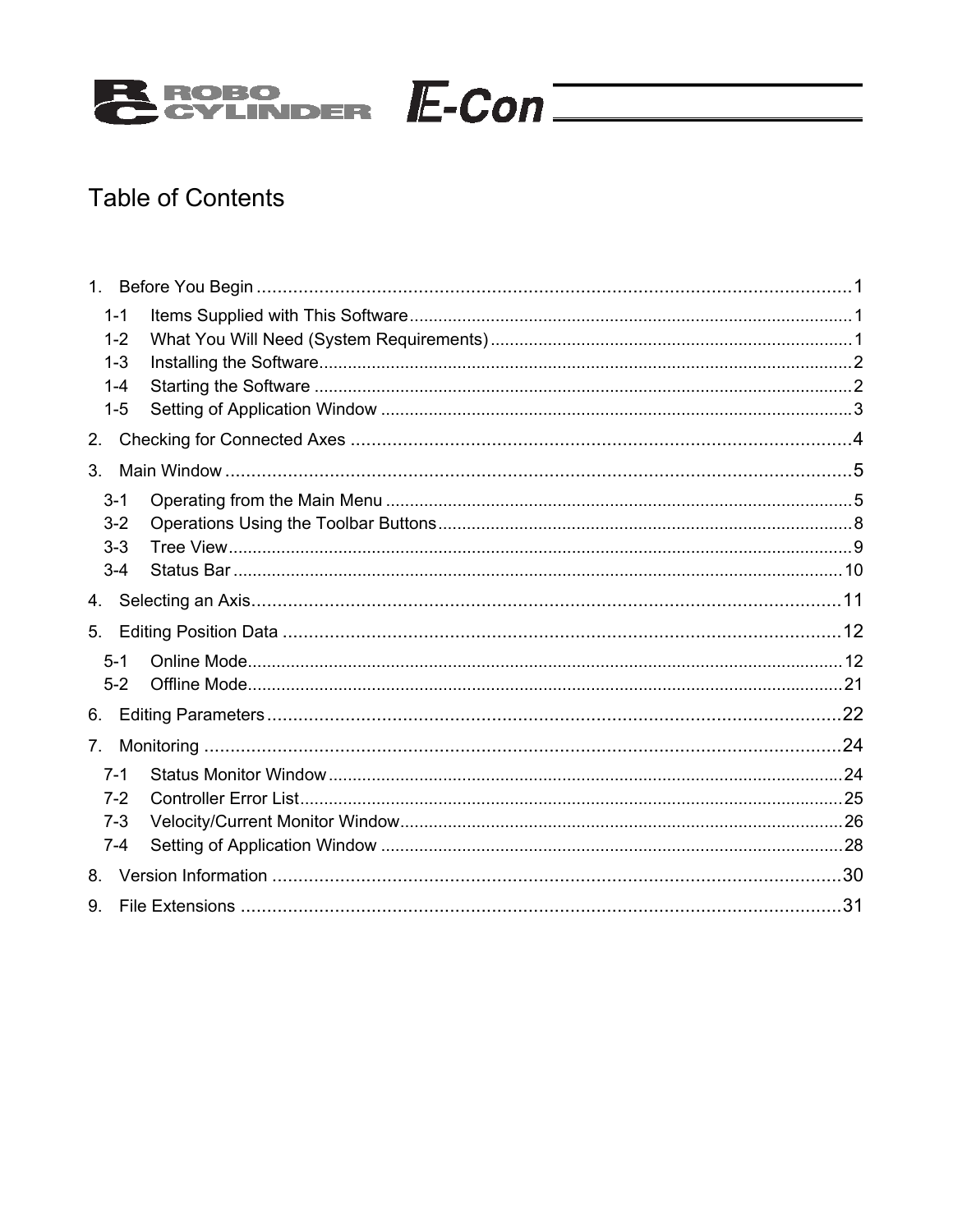

#### 1. Before You Begin

1-1 Items Supplied with This Software

Please check to make sure that the following items are included in your software package.

- [1] Operating manual
- [2] 1 CD containing the software
- [3] Software license agreement (explanation sheet)
- [4] External connection unit (PC cable with RS485 adapter)

#### 1-2 What You Will Need (System Requirements)

The following PC and peripherals will be necessary to run this software program.

- [1] PC and compatible keyboard A PC \*1 (DOS/V specification) running Windows and a compatible keyboard. (\*1: Personal computer. Abbreviated as "PC" throughout this manual.)
- [2] Memory Enough memory to run Windows.
- [3] Monitor A monitor \*1 compatible with the PC. (\*1: May be referred to as "CRT" in this manual.)
- [4] Graphics board A VGA graphics board or better. (Use of a XGA graphics board or better is recommended.)
- [5] Mouse or other pointing device and mouse driver A mouse or other pointing device with which you can operate this software comfortably, and an applicable driver.
- [6] Windows Windows 95, Windows 98, Windows NT, Windows Me, Windows 2000, or Windows XP
- [7] CD ROM Drive A CD drive unit that reads compact disks.
- [8] Hard disk The hard disk should have 4 MB or more of free disk space. (The software is run from the hard disk.)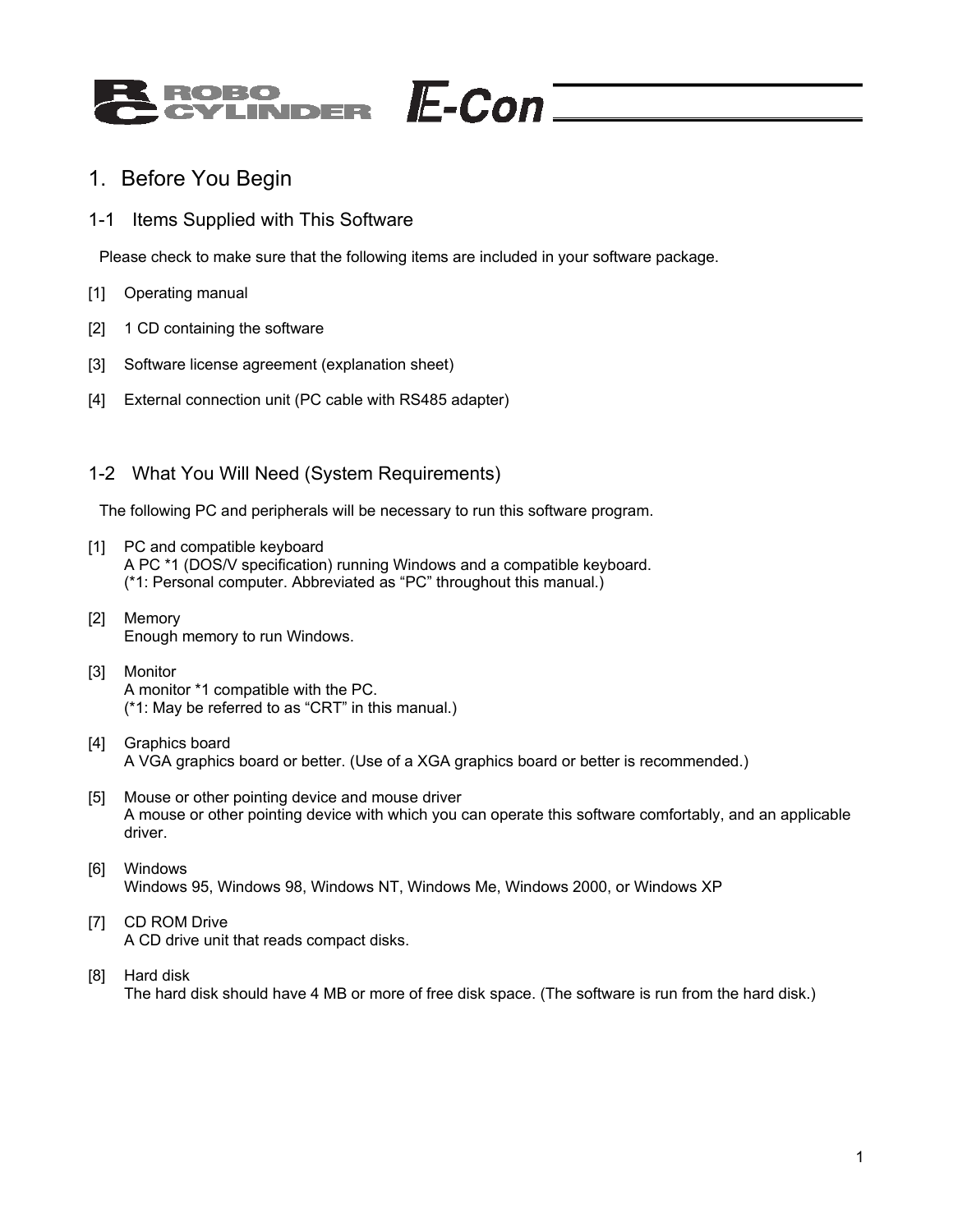### $E\text{-}\mathcal{C}$ on $\bar{\ }$ **IDER**

#### [9] Serial port

An RS232C serial port. (Only a 9-pin port is supported.)

[10] Printer A printer compatible with the PC.

#### 1-3 Installing the Software

This software is run from the hard disk. This section explains how to install the software.

- [1] Insert the compact disk into the CD ROM drive.
- [2] Double-click Setup.EXE in disk 1.
- [3] The installation program will start. Follow the onscreen prompts to select the applicable installation options.
- [4] When the installation program ends, an item named "RoboCylinder" will be created in the **Programs** list displayed from the **Start** menu. This software will launch when **RoboCylinder** is selected.

#### 1-4 Starting the Software

- [1] Turn off the power to the controller and connect the controller to the PC using the external connection unit that comes with the software.
- [2] Turn on the power to the controller.
- [3] Set the port switch on the controller to ON, and start the software.
	- \* This software determines whether it is in the online mode or offline mode based on whether or not the controller and PC are connected when the software is started. The software will not switch to the online mode if the port switch on the controller is set to ON after the software has been started with the port switch set to OFF. To switch the software to the online mode when it is running in the offline mode, use the "Reconnect" function (refer to 3-1 (5) [2], "Controller Setup").
- [4] When the "Check for connected axes" window appears, wait for the software to complete the check. Then, enter appropriate information to set up the software in accordance with the configuration of your system.

 The "Setting of application" window (Fig. 1) is displayed only once after the software has been installed for the first time. (Refer to the next page.)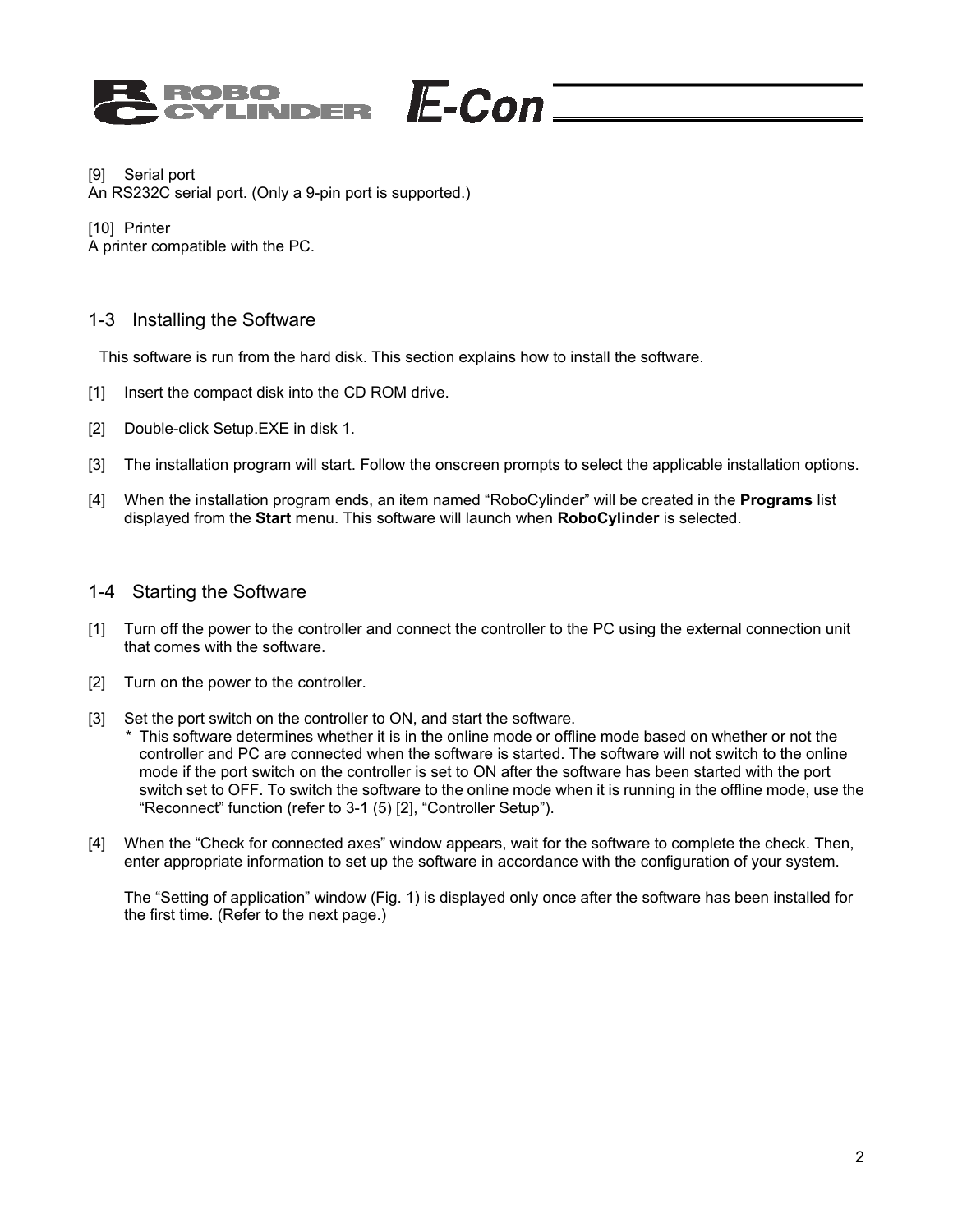

#### 1-5 Setting of Application Window

The "Setting of application" window (Fig. 1) is displayed only once after the software has been installed for the first time. In this window, set the information the software needs to communicate with the controller.

 $E$ -Con $=$ 

| Port<br>$C$ COM5<br>$\odot$ COM1                                                                                                               | Baudrate (bps) -<br>C.38400<br>C 9600 -<br>C 14400 C 57600 |  |  |  |  |
|------------------------------------------------------------------------------------------------------------------------------------------------|------------------------------------------------------------|--|--|--|--|
|                                                                                                                                                |                                                            |  |  |  |  |
|                                                                                                                                                |                                                            |  |  |  |  |
| ∩ сом2 — ∩ сом6                                                                                                                                |                                                            |  |  |  |  |
| $C_{COM3}$ $C_{COM7}$                                                                                                                          | $C_{19200}$ $C_{115200}$                                   |  |  |  |  |
| $\degree$ COM4 $\degree$ COM8                                                                                                                  | C 28800                                                    |  |  |  |  |
| (The new settings will be effective<br>after resetting or cycling power.)<br>$\boldsymbol{\mathcal{S}}$ ok<br>$\boldsymbol{\mathsf{X}}$ Cancel |                                                            |  |  |  |  |

Fig. 1 Setting of Application Window

#### [1] Port

From the list, select the serial port to be used to communicate with the controller.

- [2] Baudrate (bps)
	- From the list, select the baudrate the software will use when communicating with the controller.
	- \* The baudrate selected here is used only in the communication between this application and controller. It does not affect the communication speed parameters of the controller.

#### [3] Last axis #

Select the axis number of the last axis to be checked for connection.

\* Axes of numbers greater than the value selected here will not be checked for connection. Select an appropriate axis number after checking the axis numbers of the connected axes.

 After setting the above items, click **OK**. The specified axes will be checked for connection. (The next time you start the software, connected axis check will be performed automatically based on the settings you have just specified.)

\* These settings can be changed in the "Setting of application" window (Fig. 7.6). If **Cancel** is clicked, the application will end without checking for connected axes. (The next time you start the software, the "Setting of application" window will be displayed again.)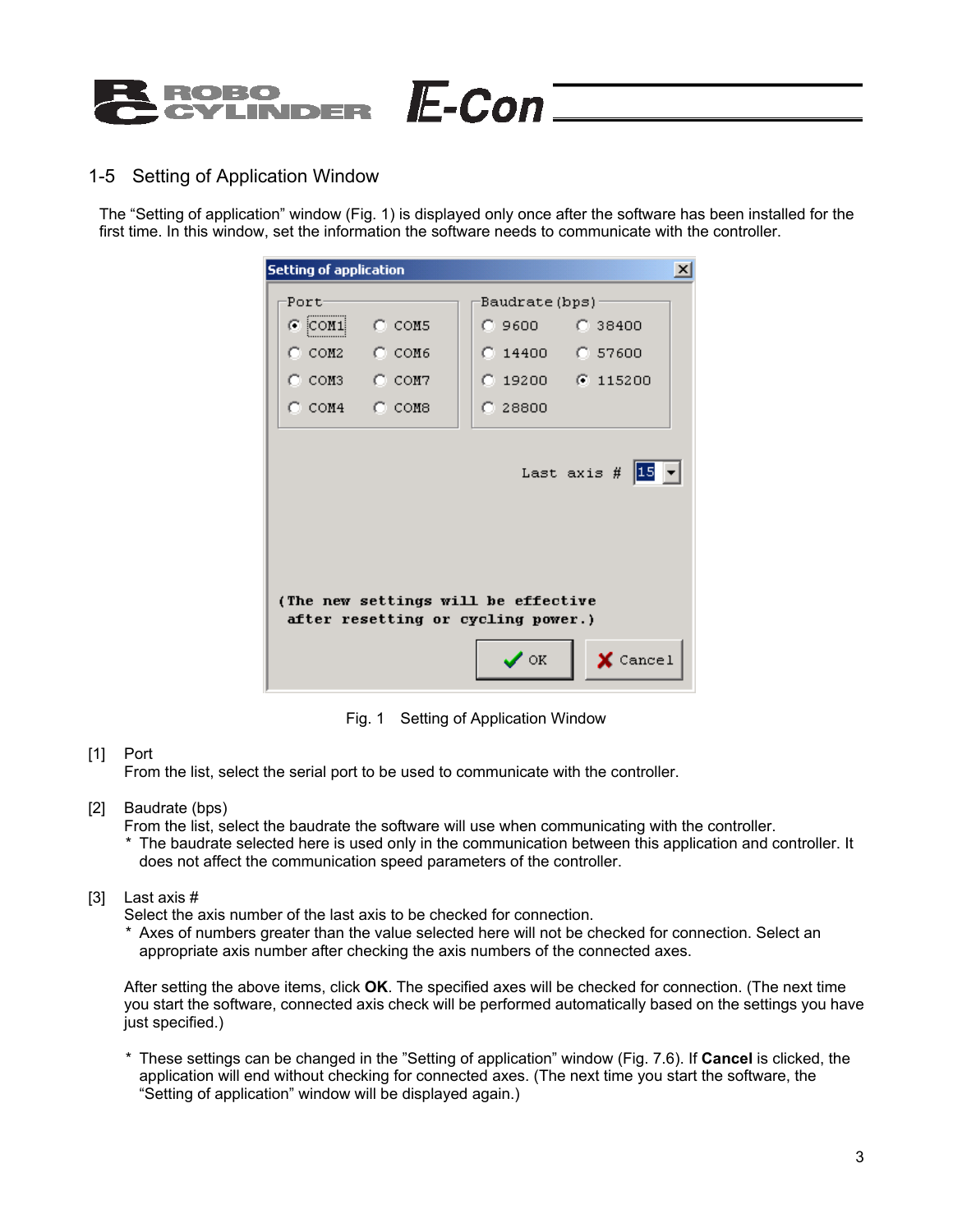

#### 2. Checking for Connected Axes

The software checks for connection all axes up to the axis specified in the **Last axis #** box of the "Setting of application" window (Fig. 1 or 7.5).

After the check, "(Connecting)" will be shown for those axes whose connection has been confirmed, while "-" will be shown for all other axes.

 $E$ -Con $=$ 

| <b>Check for connected axes</b> |              |  |
|---------------------------------|--------------|--|
| Axis No.                        | Status       |  |
| ο                               | (Connecting) |  |
| 1                               |              |  |
| 2                               |              |  |
| 3                               | (Connecting) |  |
| 4                               |              |  |
| 5                               |              |  |
| 6                               |              |  |
| 7                               |              |  |
| 8                               |              |  |
| 9                               |              |  |
| 10                              |              |  |
| 11                              |              |  |
| 12                              | (Checking)   |  |
| 13                              | (Checking)   |  |
| 14                              | (Checking)   |  |
| 15                              | (Checking)   |  |

Fig. 2.1 Check for Connected Axes Window (Checking for Connection)

| <b>Check for connected axes</b> |           |  |
|---------------------------------|-----------|--|
| Axis No.                        | Status    |  |
| о                               | Connected |  |
| $\mathbf{1}$                    |           |  |
| 2                               |           |  |
| 3                               | Connected |  |
| $\overline{4}$                  |           |  |
| 5                               |           |  |
| 6                               |           |  |
| 7                               |           |  |
| 8                               |           |  |
| 9                               |           |  |
| 10                              |           |  |
| 11                              |           |  |
| 12                              |           |  |
| 13                              |           |  |
| 14                              |           |  |
| 15                              |           |  |

Fig. 2.2 Check for Connected Axes Window (Connection Check Completed)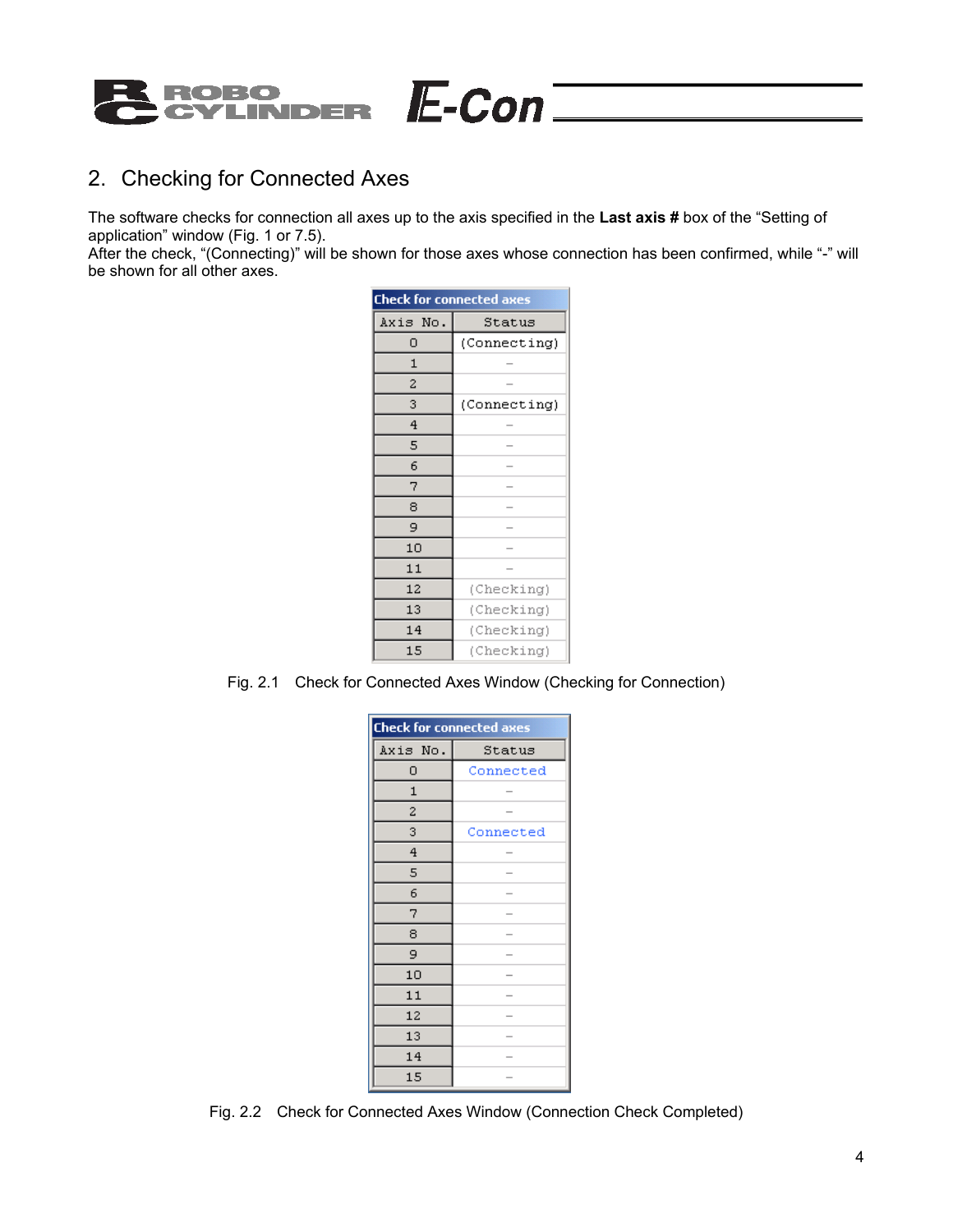

#### 3. Main Window

| <u>de / 50 met a 28 held</u><br>×<br>$E = 2$<br>$\overline{\Theta}$ Axis No. 0[ERC]<br>Position data<br><b>B</b> Parameter<br><b>图</b> Status monitor<br><b>I</b> CTL error list<br>└── Velocity/Current<br>$\overline{\mathbb{H}}$ Axis No. 3 [ERC]<br>Position data<br><b>B</b> Parameter<br><b>图</b> Status monitor<br><b>OU</b> CTL error list<br>Welocity/Current<br>Port : COM1 Baudrate : 115200[bps] | <b>B</b> PC Interface Software for RC/E-Con         | $\Box$ $\Box$ $\times$ |
|--------------------------------------------------------------------------------------------------------------------------------------------------------------------------------------------------------------------------------------------------------------------------------------------------------------------------------------------------------------------------------------------------------------|-----------------------------------------------------|------------------------|
|                                                                                                                                                                                                                                                                                                                                                                                                              | File Position Parameter Monitor Setting Window Help |                        |
|                                                                                                                                                                                                                                                                                                                                                                                                              |                                                     |                        |
|                                                                                                                                                                                                                                                                                                                                                                                                              |                                                     |                        |

Fig. 3.1 Main Window

You can select the following items from the main menu or toolbar available in the main window (Fig. 3.1).

#### 3-1 Operating from the Main Menu

- (1) File
	- [1] [New] Create new position data.
	- [2] [Open] Load position data or parameters from a file.
	- [3] [Close] Close the active file.
	- [4] [Send to Controller] (Available in the online mode) [Position Data] Write position data in a file to the controller. [Parameter] Write parameters in a file to the controller.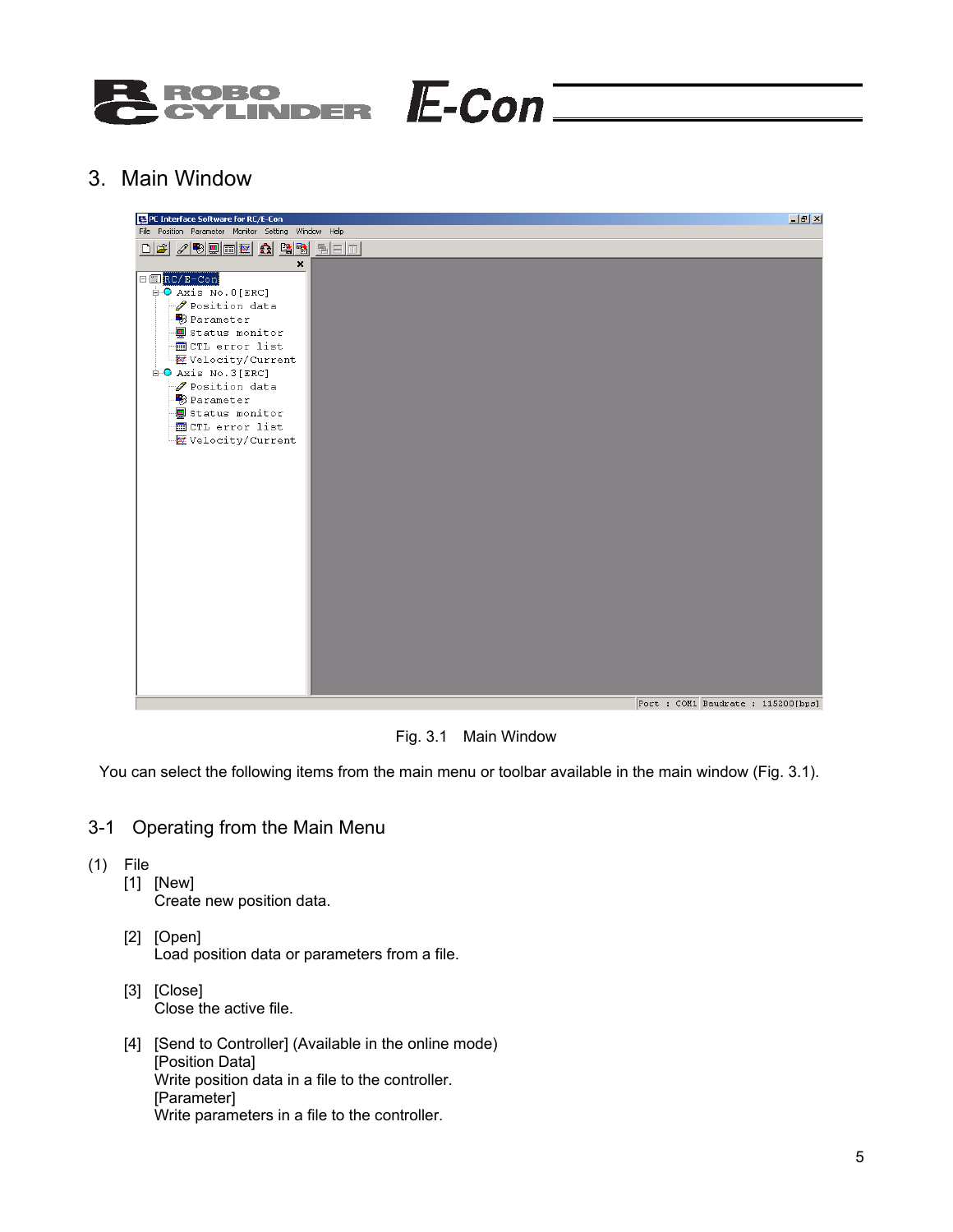

- [5] [Backup] (Available in the online mode) [Save from Controller to File] Save all position data and parameters in the controller to a file. [Send from File to Controller] Send all position data and parameters in a file to the controller.
- [6] [Exit] Exit this application.

#### (2) Position (Available in the online mode) [1] [Edit/Teach]

Load position data from the controller for editing or use in teaching.

- [2] [Send to Controller] Transfer (write) edited position data to the controller.
- [3] [Print] Print the position data you are currently editing.
- (3) Parameter (Available in the online mode) [1] [Edit] Load parameters from the controller for editing.
	- [2] [Send to Controller] Transfer (write) edited parameter to the controller.
	- [3] [Print] Print the parameter you are currently editing.
- (4) Monitor (Available in the online mode) [1] [Status]

You can check the various statuses of each axis (axis status, internal flags and I/O ports).

 $E$ -Con $=$ 

- [2] [CTR Error List] Display the CTR error list window.
- [3] [Velocity/Current]

Display the velocity/current monitor window.

- \* This menu item is available only when the controller supports the velocity/current monitor function. Refer to "Supported Models."
- (5) Setup
	- [1] [Application Setup]

Set up the application (baudrate and ports).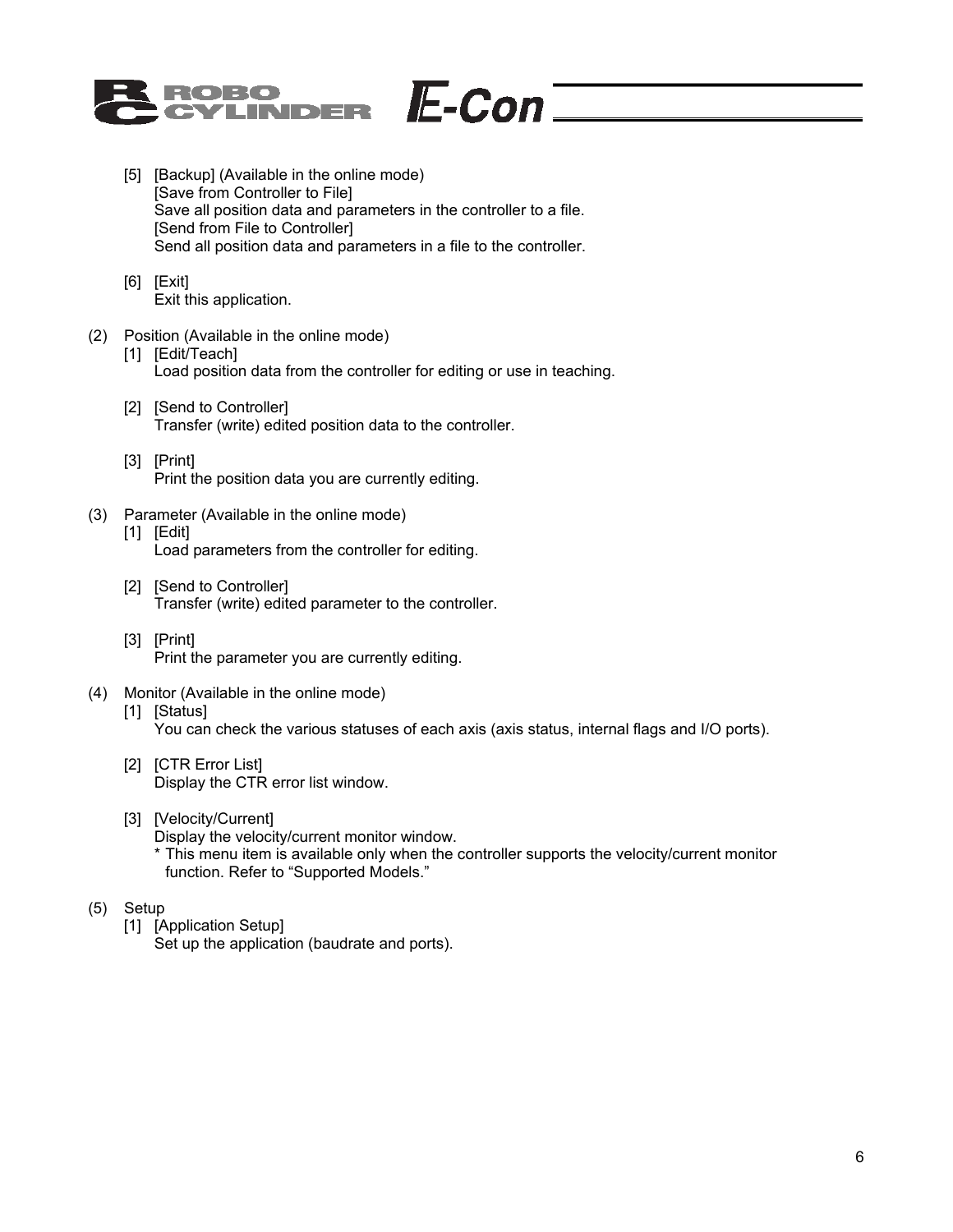

[2] [Controller Setup]

Reconnect: Reconnect the axes.

If the software connects to multiple controllers linked by controller link cables, always select **Reconnect** after turning off and then on again the power to a connected controller to which the teaching pendant is not connected directly.

 $E$ -Con $=$ 

 Assign Axis Number: Set the axis number for an integrated controller. This menu item does not do anything for a separate controller.

Reset Software: Reset (restart) the software.

\* This menu item is available only when the controller supports the software reset function. Refer to "Supported Models."

- (6) Window
	- [1] [Cascade] Rearrange all open windows in such a way that they are cascaded (staggered) on top of each other.
	- [2] [Tile Vertical] Rearranges all open windows as vertical tiles.
	- [3] [Tile Horizontal] Rearranges all open windows as horizontal tiles.
	- [4] [Arrange Icons] Arrange all window icons (minimized windows).
	- [5] [Minimize All] Minimize all open windows.
	- [6] [Maximize All] Restore all window icons (minimized windows) to their original size.
	- [7] [Tree View] Show/hide the tree view (Fig. 3.4).
- (7) Help
	- [1] [Help]
		- Display the help files.
	- [2] [About] Display the version information of this application.
- \* The menu items shown in gray cannot be selected.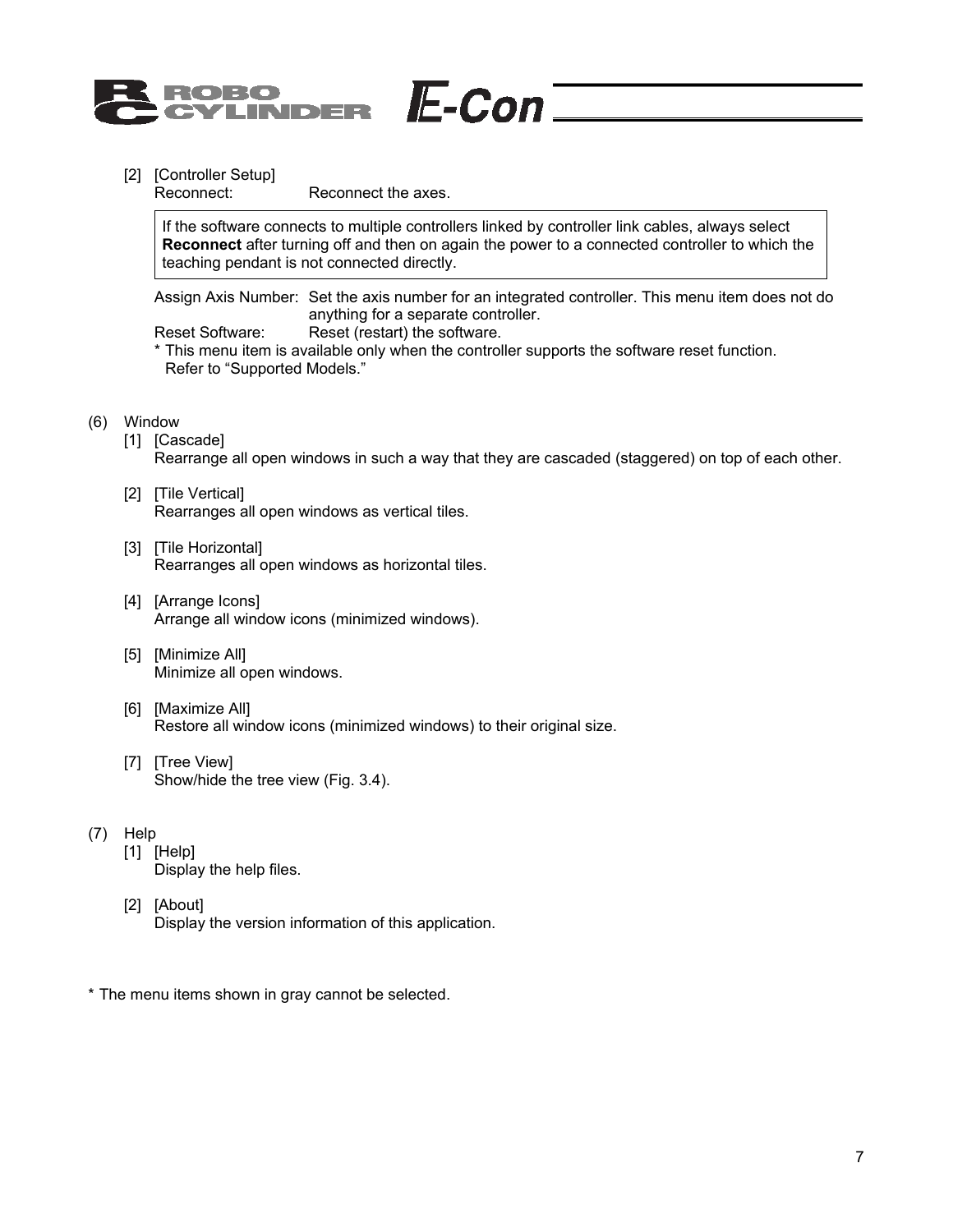

#### 3-2 Operations Using the Toolbar Buttons



Fig. 3.2 Toolbar Buttons

- [1] New position data Same as clicking **File**, pointing to **New**, and then selecting **Position Data**.
- [2] Open file Same as clicking **File**, and then selecting **Open**.
- [3] Edit/teach position data Same as clicking **Position**, and then selecting **Edit/Teach**.
- [4] Edit parameters Same as clicking **Parameter**, and then selecting **Edit**.
- [5] Monitor Same as clicking **Monitor**, and then selecting **Status**.
- [6] CTR Error list Display the CTR Error list window. Same as clicking **Monitor**, and then selecting **CTR Error List**.
- [7] Velocity/current Display the velocity/current monitor window. Same as clicking **Monitor**, and then selecting **Velocity/Current**.
- [8] Reconnect Same as clicking **Setup**, pointing to **Controller Setup**, and then selecting **Reconnect**.
- [9] Save all data Same as clicking **File**, pointing to **Backup**, and then selecting **Save from Controller to File**.
- [10] Send all data

Same as clicking **File**, pointing to **Backup**, and then selecting **Send from File to Controller**.

\* The menu items shown in gray cannot be selected.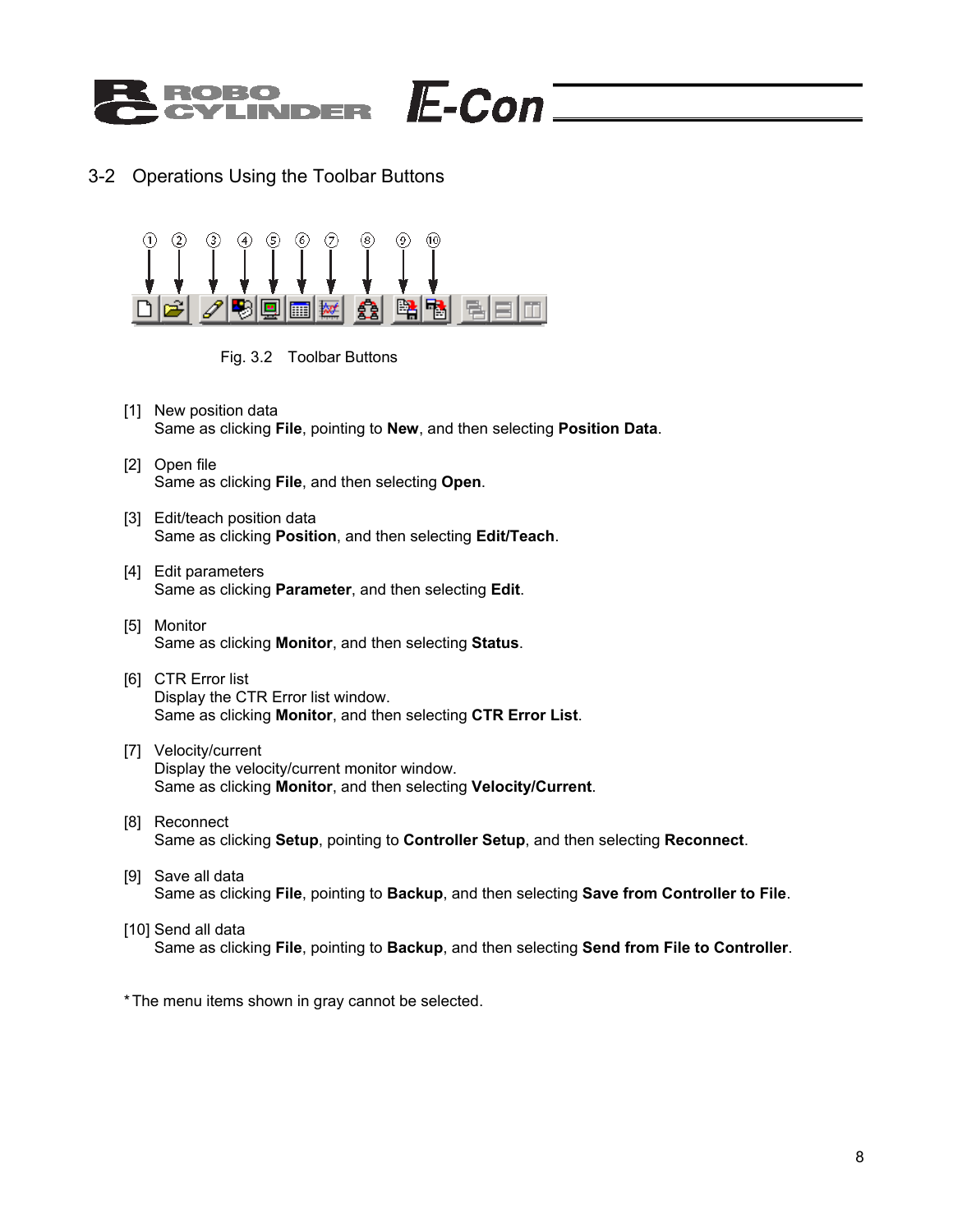



Fig. 3.3 Toolbar Buttons

- [1] Cascade windows Same as clicking **Window**, and then selecting **Cascade**.
- [2] Tile windows vertically Same as clicking **Window**, and then selecting **Tile Vertical**.
- [3] Tile windows horizontally Same as clicking **Window**, and then selecting **Tile Horizontal**.

#### 3-3 Tree View

From the main menu, click **Window**, and then select **Tree View**.



 $E$ -Con $=$ 

Fig. 3.4 Tree View

[1] **C** Axis No. 0 [ERC]

Axis No. 8 [RCP]

The axis number of each axis and the corresponding controller model are shown. A light blue icon is shown if the controller is normal. If the controller is in an error state, a red icon is shown.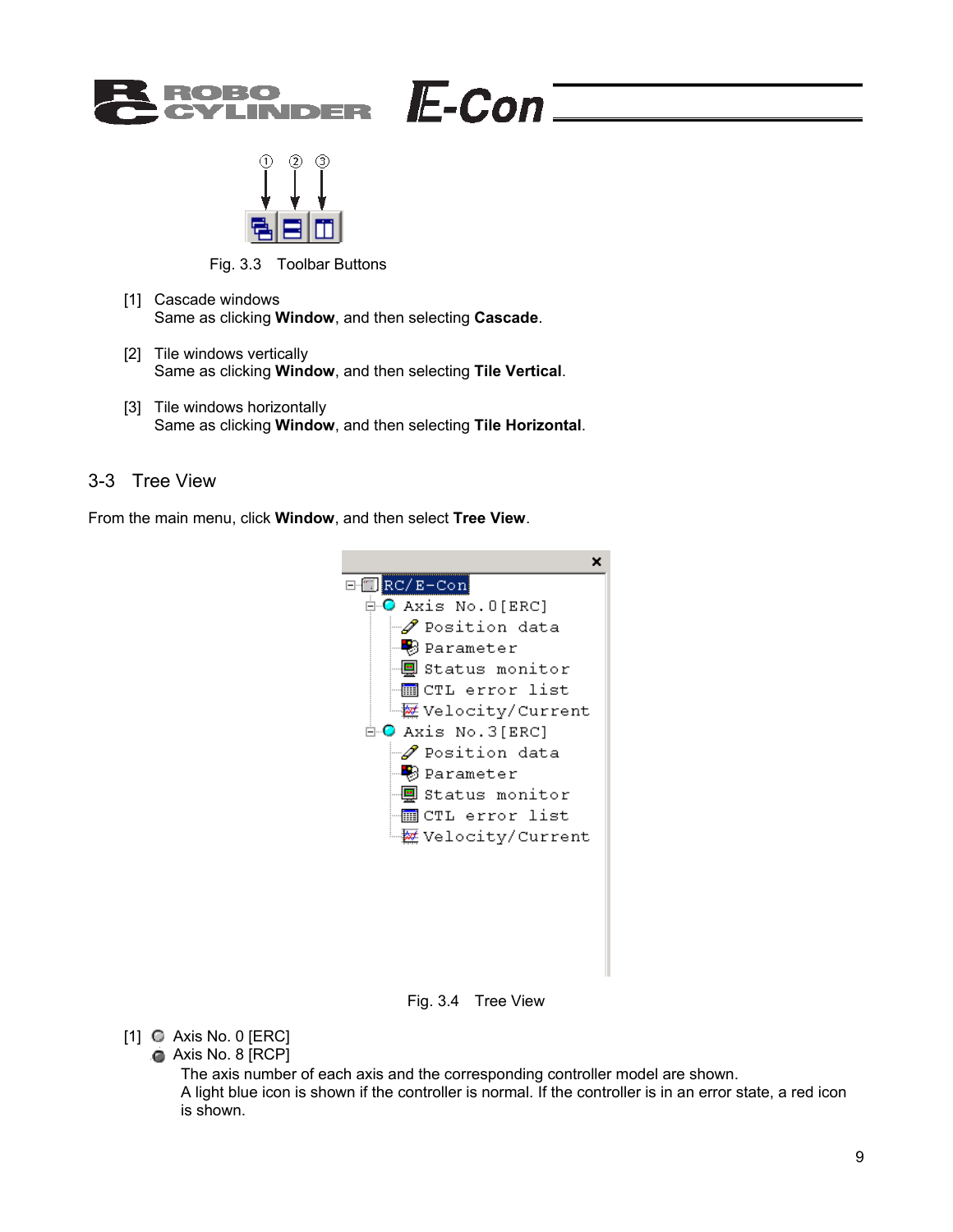| ROBO<br>CYLINDER E-CON                                                                                        |
|---------------------------------------------------------------------------------------------------------------|
| [2] $\mathscr P$ Position data<br>You can double-click this item to open the position data edit window.       |
| [3] $E$ Parameter<br>You can double-click this item to open the parameter edit window.                        |
| [4] 9 Status monitor<br>You can double-click this item to open the status monitor window.                     |
| $[5]$ - $\Box$ CTR error list<br>You can double-click this item to open the CTR error list window.            |
| [6] <b>__</b> Velocity/Current<br>You can double-click this item to open the velocity/current monitor window. |
| * The specific tree view will vary depending on the model of the connected controller.                        |

#### 3-4 Status Bar

|                 |            | پ<br>∽                |
|-----------------|------------|-----------------------|
| Continuous move | Port: COM1 | Baudrate: 115200[bps] |



#### [1] Tool tip

Bringing the mouse cursor over a toolbar button will display the tool tip on the button.

[2] Port name

The serial port currently in use is indicated.

[3] Baudrate

The baudrate (bps) of the current communication is indicated.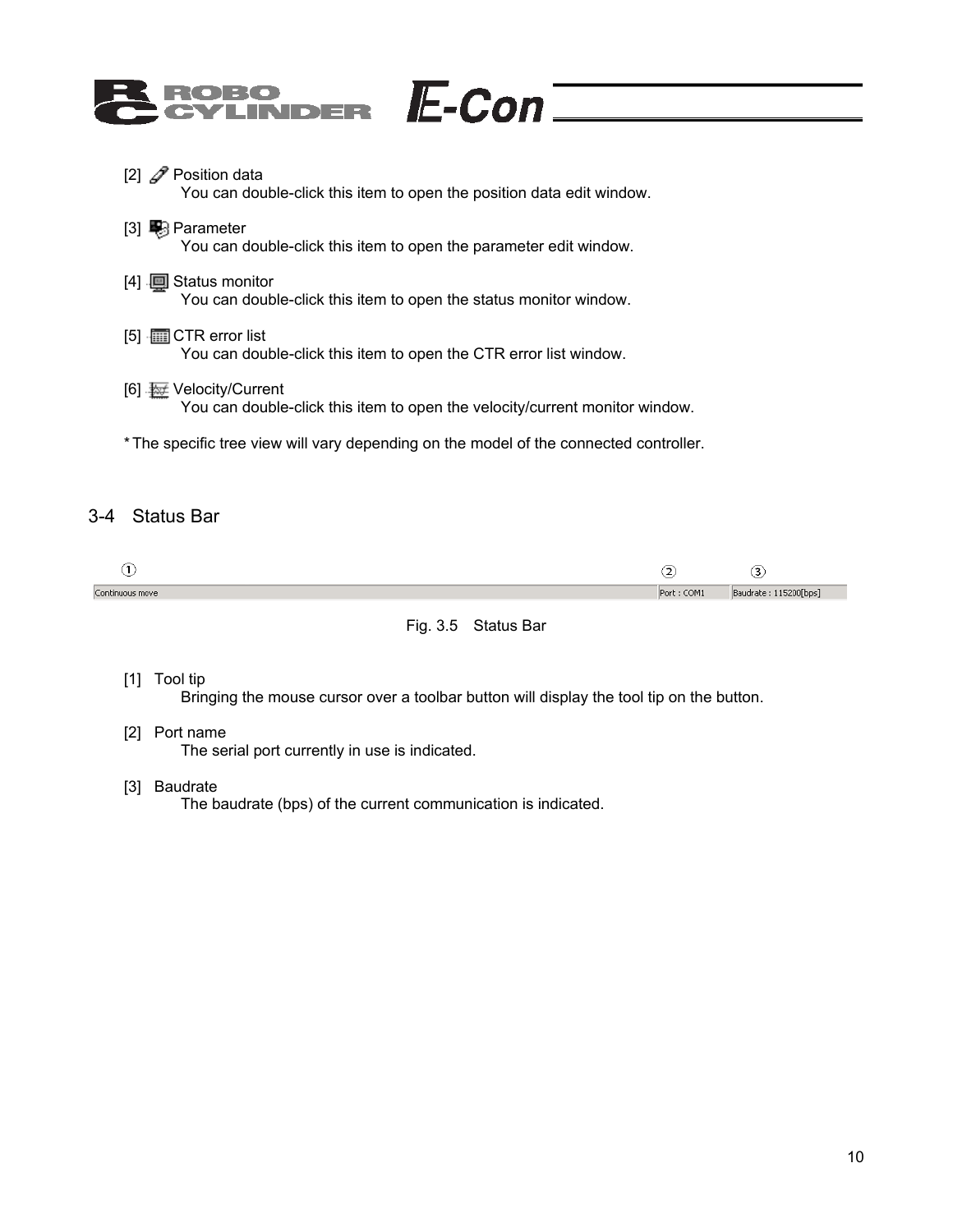

#### 4. Selecting an Axis

To perform any of the following operations, select the axis number of the target axis in the "Select axis number" window (Fig. 4.1).

- [1] Open the position data edit window in the online mode. (Note)
- [2] Send position data edited in the offline mode to the controller. (Note)
- [3] Open the parameter edit window in the online mode. (Note)
- [4] Send parameters edited in the offline mode to the controller. (Note)
- [5] Open the monitor window from the main window.
- [6] Save all data. (Note)
- [7] Send all data (Note)
- [8] Open the controller error list window.
- [9] Open the velocity/current monitor window.
- [10] Reset the software.

Before the software switches to the applicable mode in each of the above operations, the "Select axis number" window appears.

The axis numbers corresponding to the operable axes are shown in the box under **Connected axes**. Move the cursor to the axis you want to operate, click  $\triangleright$  to select the axis, and then click **OK**. To select all axes, click,  $\gg$  and then click OK.

| Select axis number                   |                                     |  |               | $\times$ |
|--------------------------------------|-------------------------------------|--|---------------|----------|
| Please select axis number.           |                                     |  |               |          |
| (The axis editing the position data) | or the parameter is not displayed.) |  |               |          |
| Connected axes                       |                                     |  | Selected axes |          |
| Axis_<br>00                          | ×,<br>>><br><<                      |  |               |          |
|                                      | ΟK                                  |  | Cancel        |          |
| Fig. 4.1                             | Select Axis Number Window           |  |               |          |

Note: The axes for which the "position data edit window" or "parameter edit window" is currently open in the online mode are not shown. To select any such axis, close the applicable edit window first.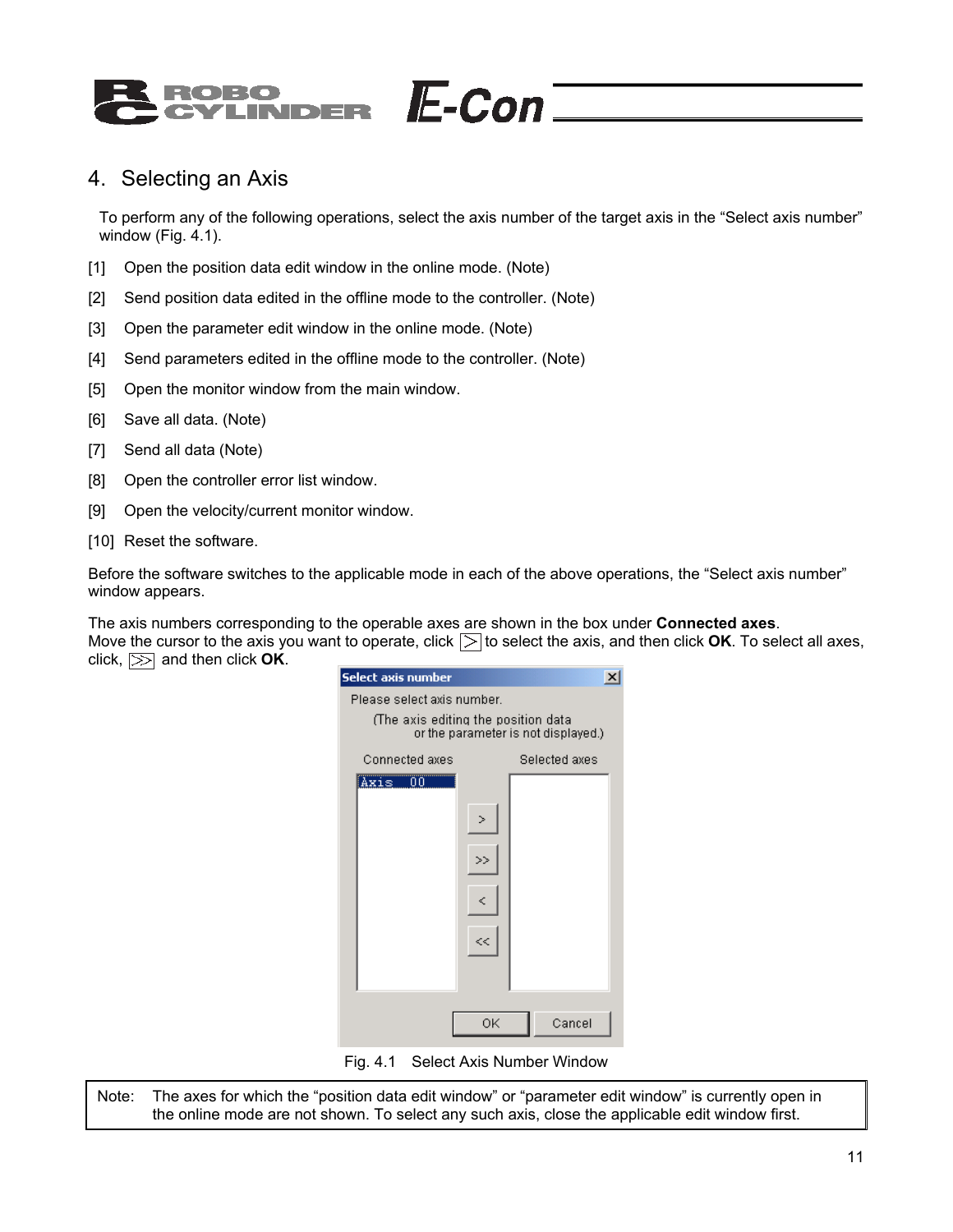

## 5. Editing Position Data

You can edit position data in the online or offline mode.

#### 5-1 Online Mode

In this mode, data can be loaded from the controller for editing. (Fig. 5.1) Click **Position** and then select **Edit/Teach** from the main menu, or click  $\mathscr{P}$  in the toolbar. In the "Select axis number" window, select the axis number corresponding to the axis whose position data you want to edit. Refer to 4, "Selecting an Axis."

 $E$ -Con

In the online mode, you can create position data by "MDI (Mathematical Direct Input)," "Direct Teaching," "Jogging" or "Inching" operation.

Created/edited position data will become effective after it has been sent to the controller.

To send position data to the controller, click **Position** and then select **Send to Controller** from the main menu, or click  $\Box$  in the position edit window.

You can also check the teaching positions in two test operation modes: "Positioning" and "Program."



Fig. 5.1 Position Edit Window (Detail Window in Online Mode)

\* While the position edit window of a given axis is open in the online mode, the parameter edit window of the same axis cannot be opened. (You can open the parameter edit window of any other axis.)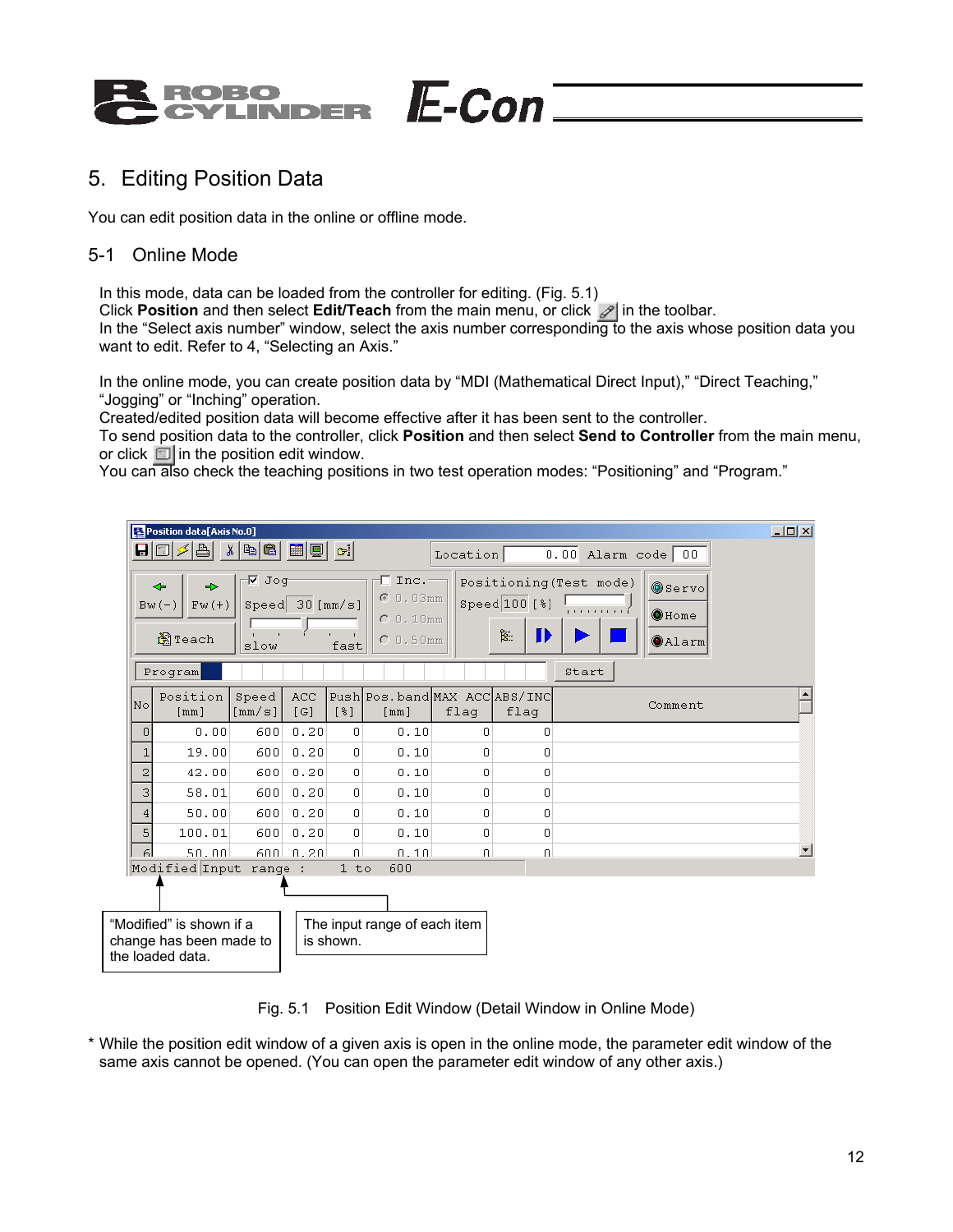

The operating methods of buttons and input controls available in this window are explained below.

(1) Toolbar buttons



Fig. 5.2 Toolbar in Position Data Edit Window

- [1] Save to file Save data to a file.
- [2] Send to controller Send (write) data to the controller.
- [3] Reload position data

Reload position data from the controller and then refresh the displayed data.

If the position data has been changed in the edit window (when "Modified" is shown in the status bar), clicking this button will display the warning message shown in Fig. 5.3.

\* Take note that if you select **Yes** in this window, data that have been edited but not yet been written to the controller will be lost.



Fig. 5.3 Warning Message

[4] Print

Output position data to the printer.

[5] Cut

Cut the range of data selected in the position data input area and save it to the clipboard. \* You can select data in units of rows.

[6] Copy

Copy to the clipboard the range of data selected in the position data input area. \* You can select data in units of rows.

[7] Paste

Paste the data in the clipboard to the selected position.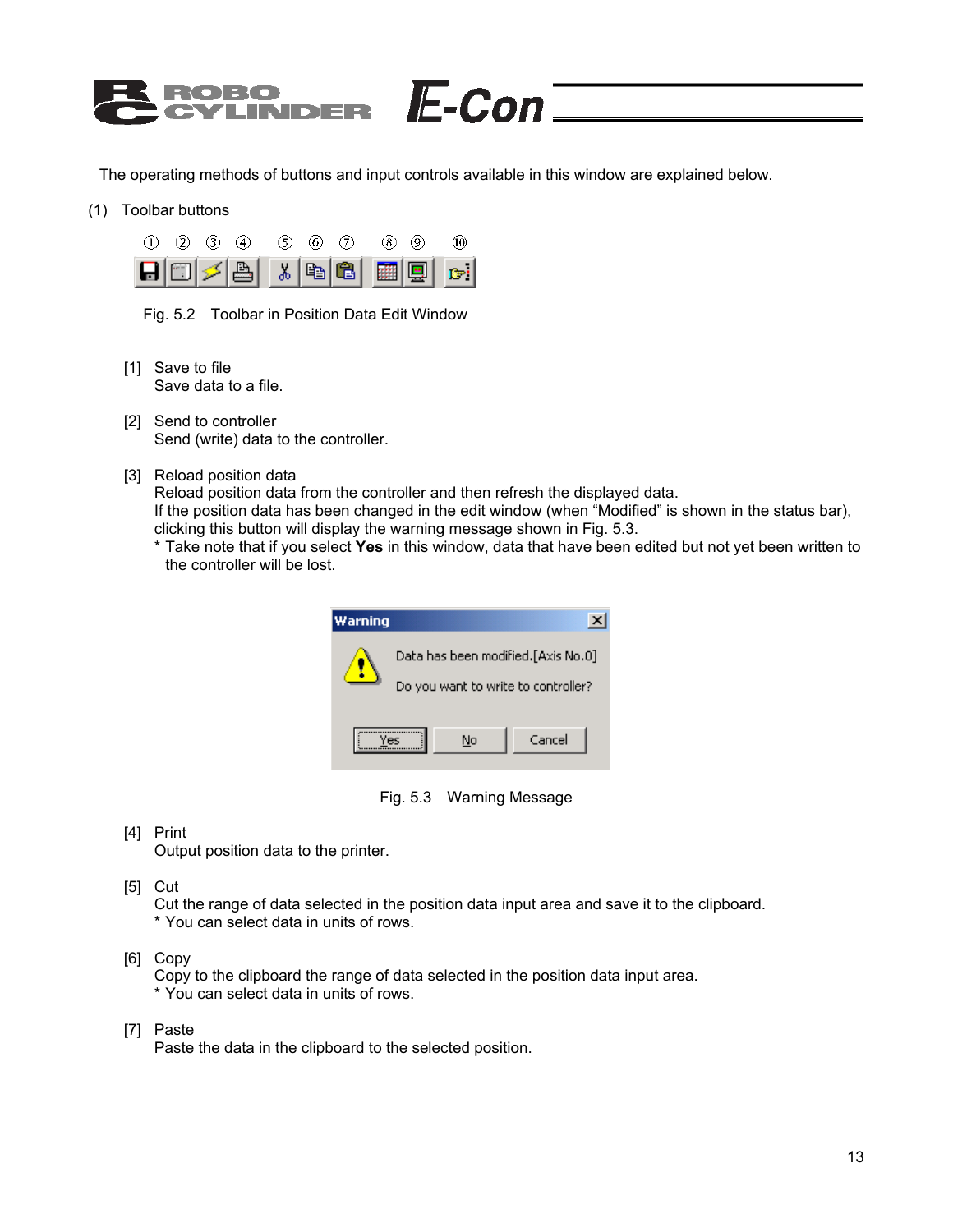

[8] Switch display Change the display mode of the position data input area from normal to detail (or vice versa). (Fig. 5.14, Fig. 5.15)

 $E$ -Con $=$ 

- [9] Show monitor window Display the status monitor window of the axis you are currently editing. This window is the same as the one you can open by selecting **Status** from **Monitor** in the main menu of the main window.
- [10] Divide position data equally

Clicking this button will display the window shown in Fig. 5.4.

Set appropriate values in **Start Position No.** and **End Position No.**, select an appropriate option under **Fraction processing**, and then click **OK**. The distance between the specified two positions will be divided equally. (This function is called "Equal division function")

- \* Clicking this button while multiple rows are selected in the position data input area will cause the software to automatically populate the **Start Position No.** and **End Position No.** field.
	- Start Position No.: First position in the selected range End Position No.: Last position in the selected range

| Divide the position data at equal i X |
|---------------------------------------|
| llol<br>Start Position No.            |
| 17<br>End Position No.                |
| Fraction processing                   |
| G Round off                           |
| C Round up                            |
| C Round down                          |
| ΟK<br>Cancel                          |

Fig. 5.4 Divide Position Data at Equal Intervals Window

If data has been input between the specified two positions, the warning message in Fig. 5.5 will be displayed.



Fig. 5.5 Warning Message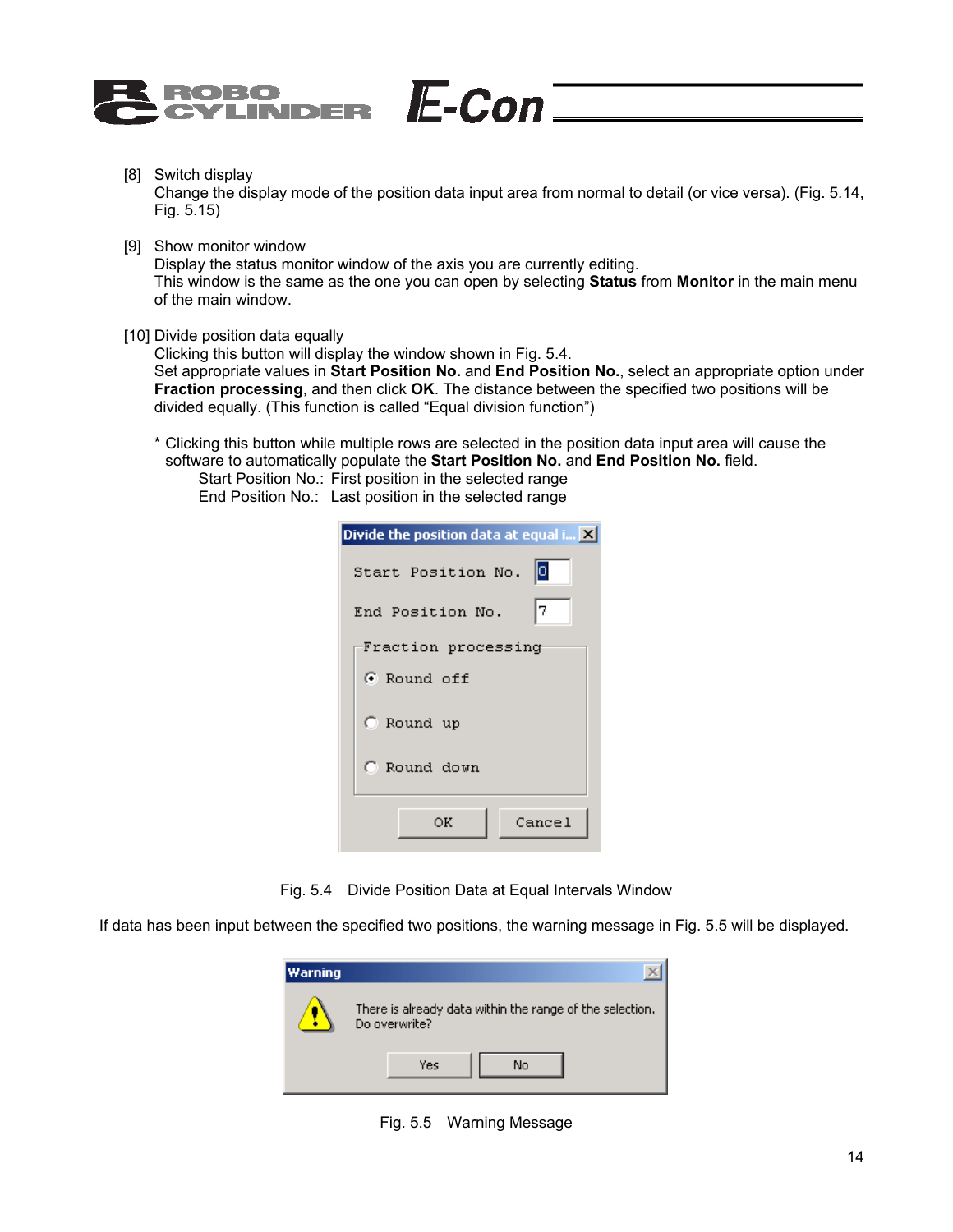#### **ROBO<br>CYLINDER**  $E$ -Con $=$

The input fields of position data generated by the equal division function, other than **Position** and **Comment**, will be populated by the corresponding values for the position specified in **Start Position No.** The **Comment** field will be cleared.

\* The equal division function can also be implemented from the pop-up menu (Fig. 5.6) displayed by right-clicking the position data input area.

> Insert position data at cursor location Delete position data at cursor location Clear position data at cursor location

Divide at equal intervals

Fig. 5.6 Pop-up Menu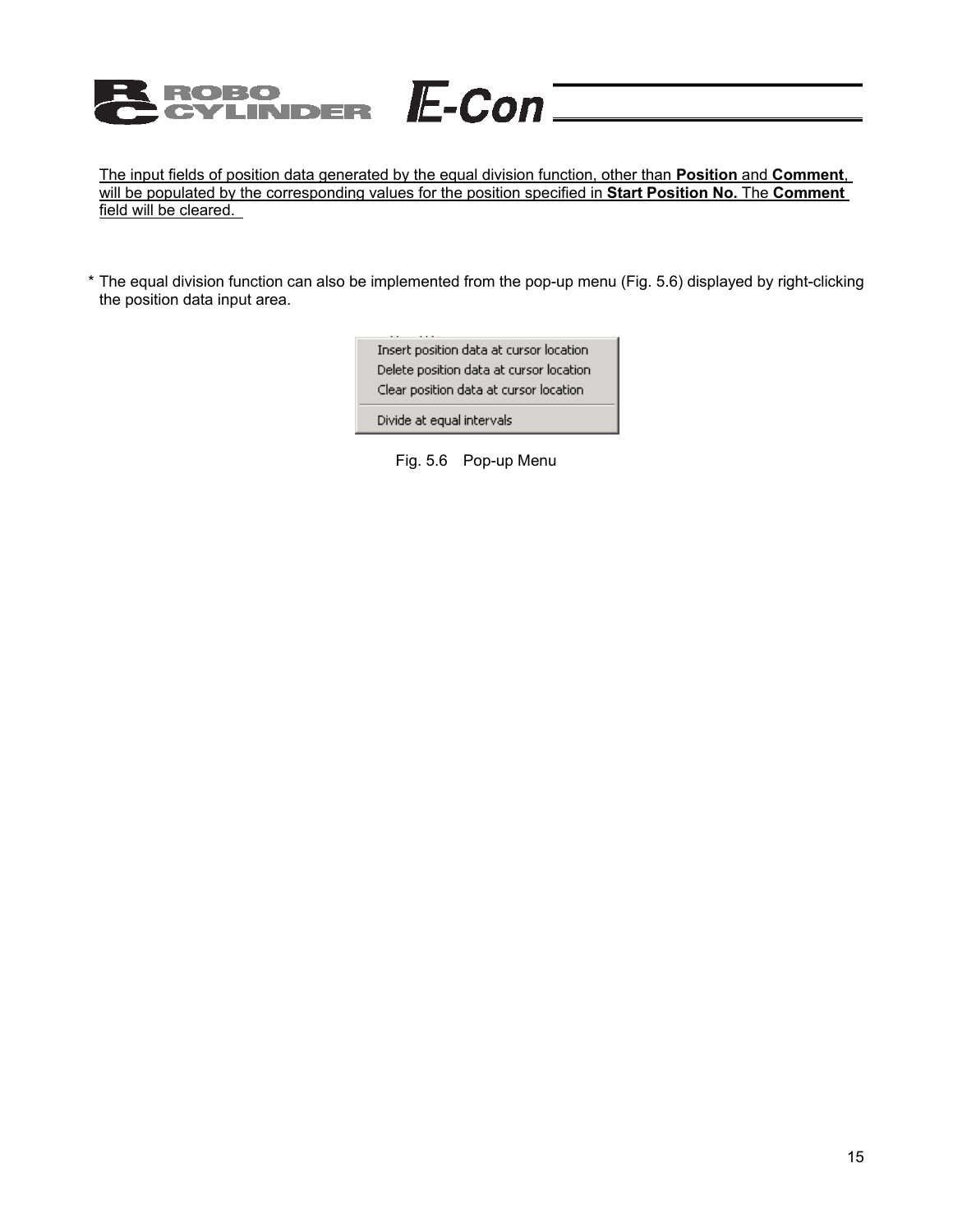

#### (2) Current position/alarm code

The current position of the axis you are editing (unit: mm) and the associated alarm code, if any, are shown.

 $E$ -Con $E$ 



Fig. 5.7 Current Position/Alarm Code

(3) Jogging/inching operation controls

Select **Jog** or **Inc.** (by adding a check mark to the corresponding checkbox) and use the **Fw (+)/Bw (-)** buttons to move the axis.

Select the jogging speed from "1," "10," "30," "50" and "100" [mm/sec] using the track bar.

In the inching mode, select the feed pitch from "0.03," "0.10" and "0.50" [mm] using the applicable radio button.

A click will move the axis by the specified pitch, while holding down the mouse button will cause the axis to jog at 1 mm/sec after 1 second. If the mouse button is held continuously, the jogging speed will increase from "10" to "30" and to "100" [mm/sec] every second.

If homing has been completed, clicking **Teach** will load the current position to the point data input area.

\* In the position data input area, the loaded data will be input to the row where the cursor is located. Check the cursor position before clicking **Teach**.



Fig. 5.8 Jogging/Inching Operation Controls

(4) Positioning (test operation mode)

You can move the axis to the position corresponding to the cursor row in the position data input area. The moving speed is calculated by multiplying the speed set in the position data input area with the speed factor. (The speed factor can also be set by the track bar.)



Fig. 5.9 Positioning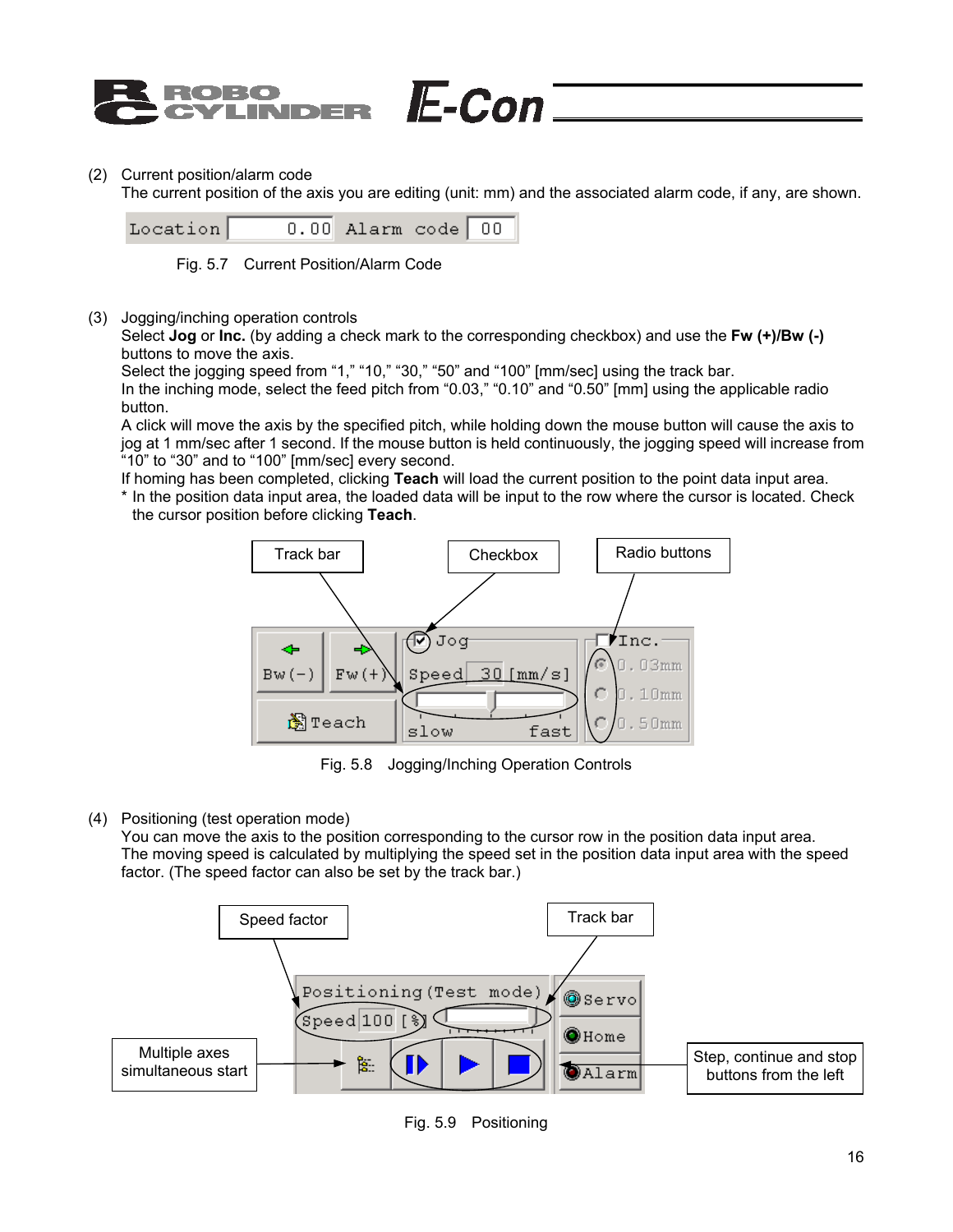

Clicking  $\blacktriangleright$  (step) will move the axis by one position, while clicking  $\blacktriangleright$  (continuous move) will cause the axis to move continuously by looping within the block of specified position data.

Clicking  $\blacktriangleright$  again while the axis is moving continuously will stop the axis when it reaches the next position. Clicking  $\sqrt{ }$  will stop the axis (the axis will start decelerating the moment the button is clicked and continue to decelerate until it finally stops.)

- \* If the data loaded from the controller has been changed, write the modified data again to the controller beforehand.
- \* While this mode is active, data cannot be entered in the jogging/inching control groups or point data input area.

Simultaneous movement of multiple axes

Multiple axes simultaneous start button

You can use this button to simultaneously move the selected axes, from among the multiple axes currently connected by link cables.

Click the multiple axes simultaneous start button in the positioning setting area.



Fig. 5.10 Multiple Axes Simultaneous Start Button

The "Start multiple axes simultaneously" window will open.

|          | Axis number |    |             |                                    | Position |              |
|----------|-------------|----|-------------|------------------------------------|----------|--------------|
|          |             |    |             |                                    |          |              |
| Checkbox |             |    |             | Start multiple axis simultaneously |          | $\mathbf{x}$ |
|          |             |    |             | Axis Position                      | Location |              |
|          |             |    | 0           |                                    | 77.11    |              |
|          |             |    | $\mathbf 1$ |                                    |          |              |
|          |             | г  | 2           |                                    |          |              |
|          |             | г  | 3           |                                    |          |              |
|          |             | г  | $\bf 4$     |                                    |          |              |
|          |             | г  | 5           |                                    |          |              |
|          |             | г  | 6           |                                    |          |              |
|          |             | г  | 7           |                                    |          |              |
|          |             | ٠  | 8           |                                    |          |              |
|          |             |    | 9           |                                    |          |              |
|          |             | г  | 10          |                                    |          |              |
|          |             | н. | 11<br>12    |                                    |          |              |
|          |             | ┍  | 13          |                                    |          |              |
|          |             | г  | 14          |                                    |          |              |
|          |             | г  | 15          |                                    |          |              |
|          |             |    |             |                                    |          |              |
|          |             |    |             | $\blacksquare$                     |          |              |

Fig. 5.11 Start Multiple Axes Simultaneously Window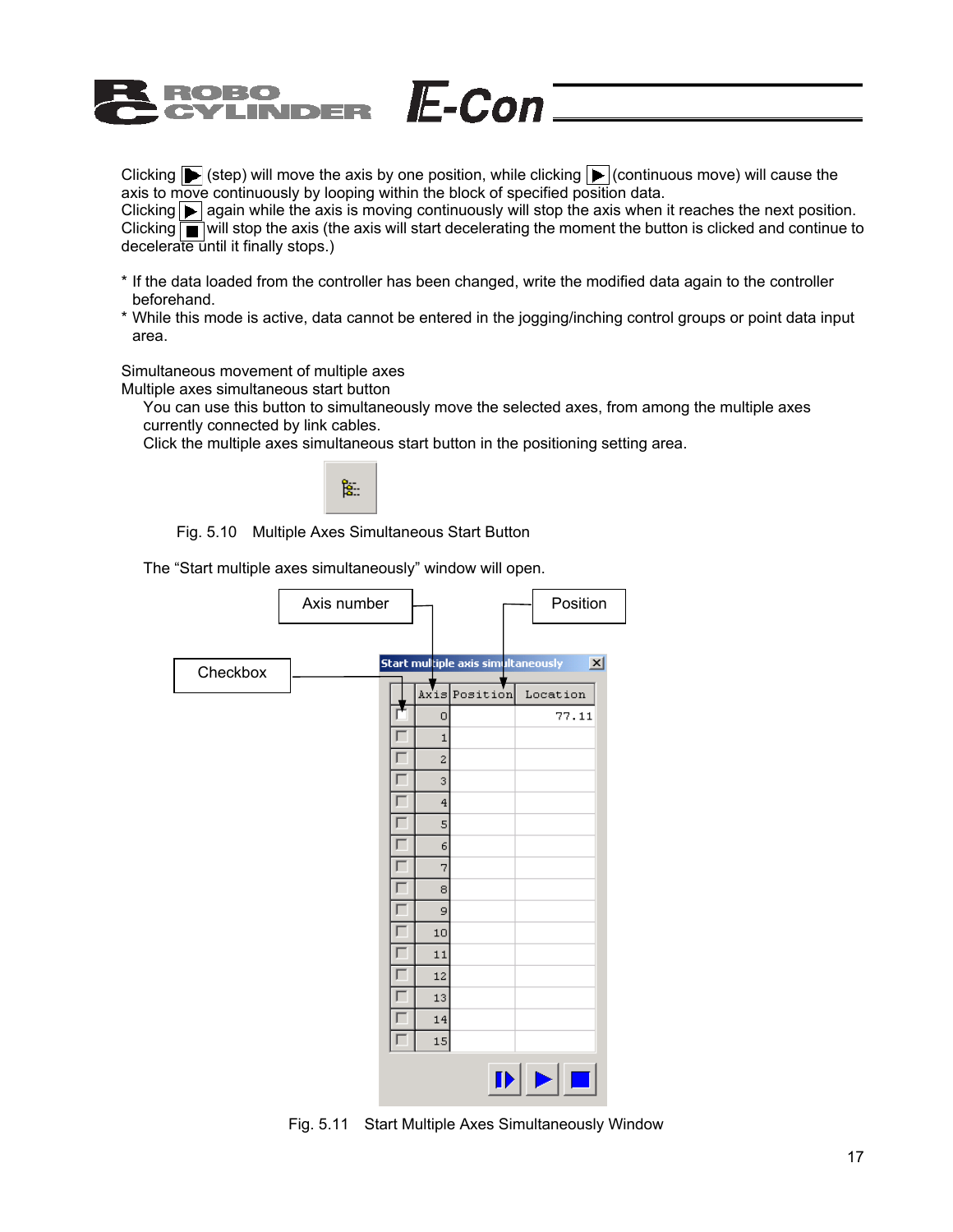

| Checkbox:               | The axes with a check mark in this box will move. The selectable checkboxes are            |
|-------------------------|--------------------------------------------------------------------------------------------|
|                         | those of axes whose point edit window is currently open.                                   |
| Axis:                   | Axis number.                                                                               |
| Position:               | Set a position number in one field. This position determines the movement range            |
|                         | for each specified axis based on a routine similar to continuous movement, and             |
|                         | the axis will move over the determined range. All selected axes will move to this          |
|                         | position. (If no position data is set, the axes will not move.)                            |
| Location:               | The current position of each axis is shown.                                                |
| Step movement button:   | Clicking this button will move the axes to the next position and complete the<br>movement. |
| Continuous move button: | Move the axes continuously. If this button is clicked during continuous movement,          |
|                         | the axes will stop moving after they have reached the current positions.                   |
| Stop button:            | Clicking this button will cancel the current movement and stop the axes on the<br>spot.    |

Example of use) When the "Start multiple axes simultaneously" window is set as shown in Fig. 5.11 and position data for each axis is set as follows

| Axis number<br>Position | ი       |        | 2      | 3     |
|-------------------------|---------|--------|--------|-------|
| Ω                       | 0.00    | 0.00   | 0.00   | 0.00  |
|                         | 25.00   | $\ast$ | $\ast$ | 10.00 |
| 2                       | 10.00   | 30.00  | 60.00  | 20.00 |
| 3                       | 75.00   | 40.00  | 20.00  | 80.00 |
| 4                       | $\star$ | 50.00  | 30.00  | 40.00 |
| 5                       | $\ast$  | $\ast$ | 50.00  | 10.00 |
| 6                       | $\ast$  | $\ast$ | 40.00  | 25.00 |

Clicking  $\boxed{\blacktriangleright}$  (continuous move) will move the actuators as follows.

|  | Axis number 0  |       | ↓ Axis number 1 ↓ Axis number 2 ↓ Axis number 3 |       |  |
|--|----------------|-------|-------------------------------------------------|-------|--|
|  | 75.00          | 40.00 | Does not move.                                  | 80.00 |  |
|  |                |       |                                                 |       |  |
|  | Does not move. | 50.00 | Does not move.                                  | 40.00 |  |
|  |                |       |                                                 |       |  |
|  | 10.00          | 30.00 | Does not move.                                  | 20.00 |  |
|  |                |       |                                                 |       |  |

After all specified axes have completed their movement, they will move to the next positions.

- The actuator corresponding to axis number 2 does not move, because its checkbox is not selected.
- The actuators do not move if position data is not set for the corresponding axes.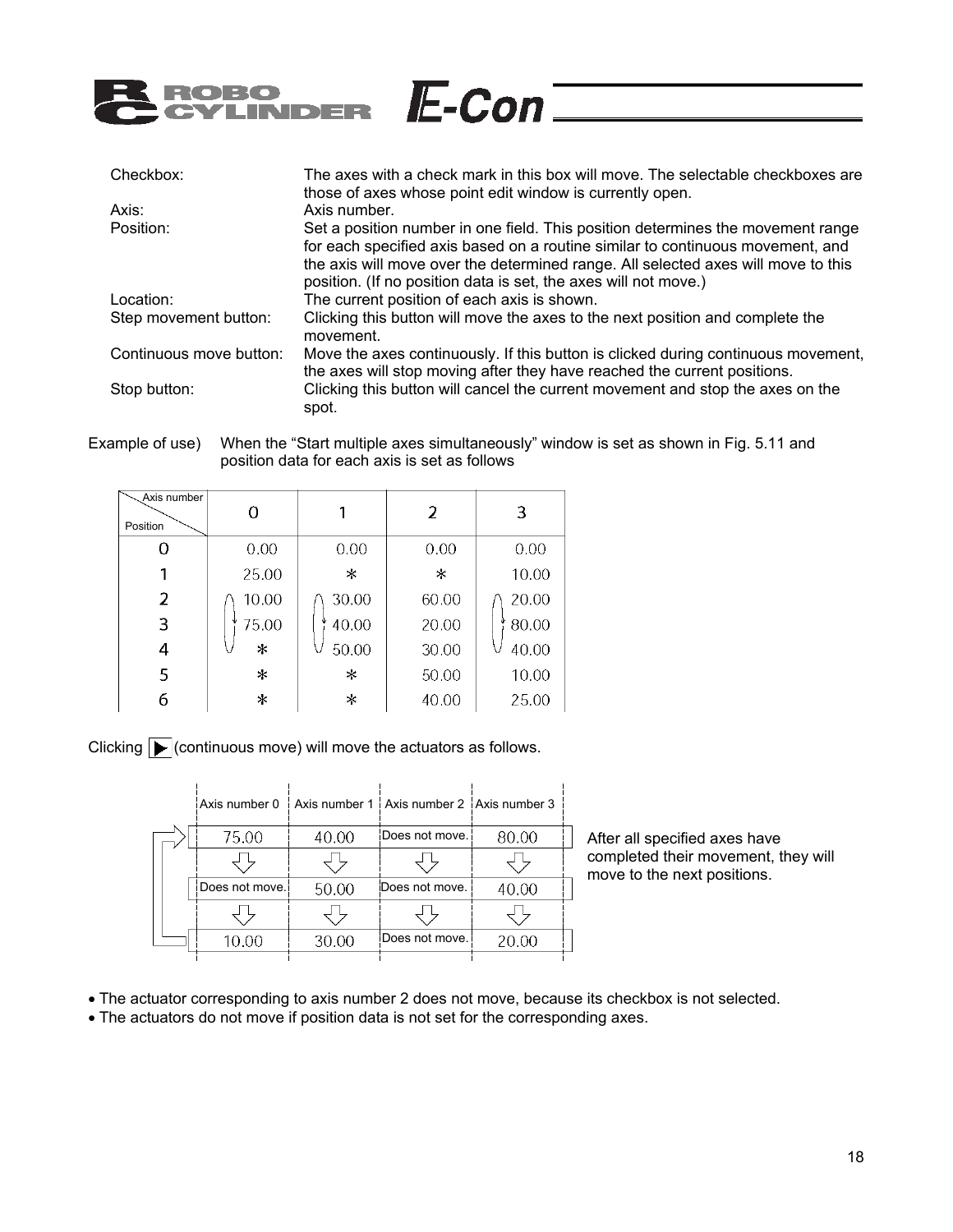

(5) Program

Just like positioning, this is also a test operation mode. In the program mode, however, you can set a desired sequence of movement. In the position number input area, enter position numbers (0 to 15) or "R" (a symbol specifying a repeat of the preceding numbers), and then click **Start**.

Up to 17 steps can be specified, including "R."

If a blank field exists, all subsequent steps are considered invalid. All steps after "R" are also considered invalid.

 $E$ -Con $=$ 



Fig. 5.12 Program Mode

Clicking **Start** will start the specified movement, and the button text will change to "Stop." The button text will change back to "Start" when the movement ends or the button is clicked again. The sequence set in the program mode will not be saved to the controller or a file.

(6) Servo, Home and Alarm buttons



Fig. 5.13 Servo Home and Alarm Buttons

[1] Servo button This button lets you turn on/off the servo. When the servo is on, a blue lamp illuminates on the button. After homing, you can turn off the servo, move the actuator manually and then click **Teach** to capture a desired position.

Note: Closing the software when the servo is off will keep the servo in the off state, thus disabling the PIO operation. To reset the servo, restart the software with the controller connected, or reconnect the controller power.

[2] Home button

 This button lets you perform homing. Once homing is complete, a green lamp will illuminate on the button.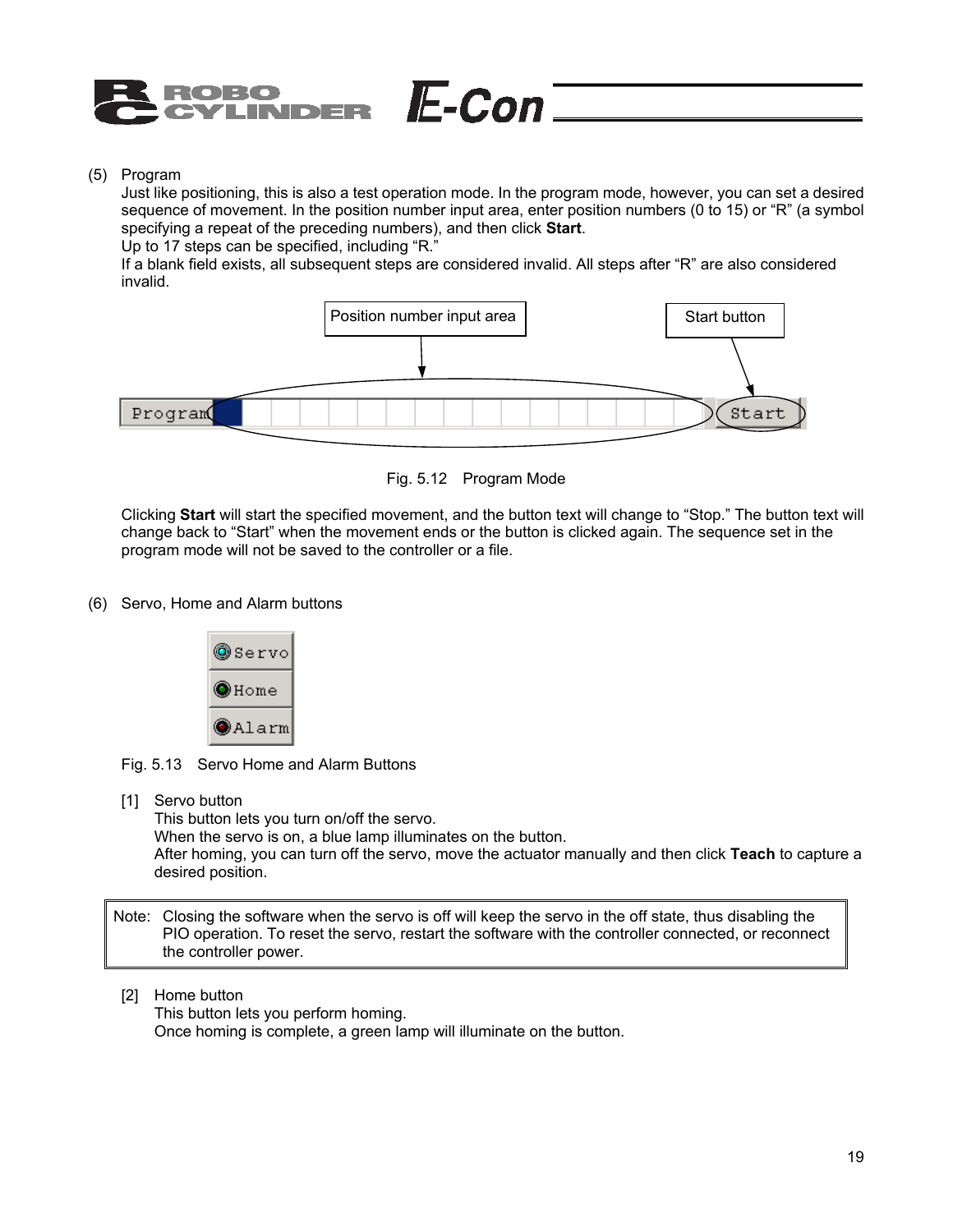

[3] Alarm button

 This button lets you reset an alarm. Note that an alarm can be reset only when the servo is off and the cause of the alarm has been removed.

 $E$ -Con $=$ 

While an alarm is present, a red lamp remains lit on the button.

(7) Position data input area

Enter position data in this area.

Normally, you can enter in the **Position**, **Speed**, **ACC** and **Comment** fields. By switching to the detail mode by clicking the display switching button ( ), the **Push**, **Pos. band**, **MAX ACC flag** and **ABS/INC flag** fields will appear where you can enter the applicable data.

| No | Position<br>[mm] | Speed<br>[mm/s] | ACC.<br>[G] | Comment |
|----|------------------|-----------------|-------------|---------|
|    | 5.00             | 125             | 0.30        |         |
|    | 50.00            | 125             | 0.30        |         |
| っ  | 10.00            | 50              | 0.30        |         |
| o  |                  |                 |             |         |
| 4  |                  |                 |             |         |
| 5  |                  |                 |             |         |
| G١ |                  |                 |             |         |

Fig. 5.14 Position Data Input Area (Normal Mode)

| $N \circ$      | Position<br>$\lceil$ mm $\rceil$ | Speed<br>$\lceil$ mm/s] | ACC.<br>[G] | [3] | Push Pos.band MAX ACC ABS / INC<br>$\lceil$ mm $\rceil$ | flag | flag | Comment |
|----------------|----------------------------------|-------------------------|-------------|-----|---------------------------------------------------------|------|------|---------|
| ΟI             | 10.00                            | 125                     | 0.30        | 0   | 0.10                                                    | 0    |      |         |
|                | 50.00                            | 125                     | 0.30        | 50  | 5.00                                                    | 0    | 0    |         |
| $\overline{c}$ | 10.00                            | 50 <sub>1</sub>         | 0.30        | 0   | 0.10                                                    | 0    |      |         |
| з              |                                  |                         |             |     |                                                         |      |      |         |
|                |                                  |                         |             |     |                                                         |      |      |         |
|                |                                  |                         |             |     |                                                         |      |      |         |
|                |                                  |                         |             |     |                                                         |      |      |         |

Fig. 5.15 Position Data Input Area (Detail Mode)

\* ABS/INC flag: Select absolute coordinate specification or incremental coordinate specification. 0: Absolute coordinate specification

1: Incremental coordinate specification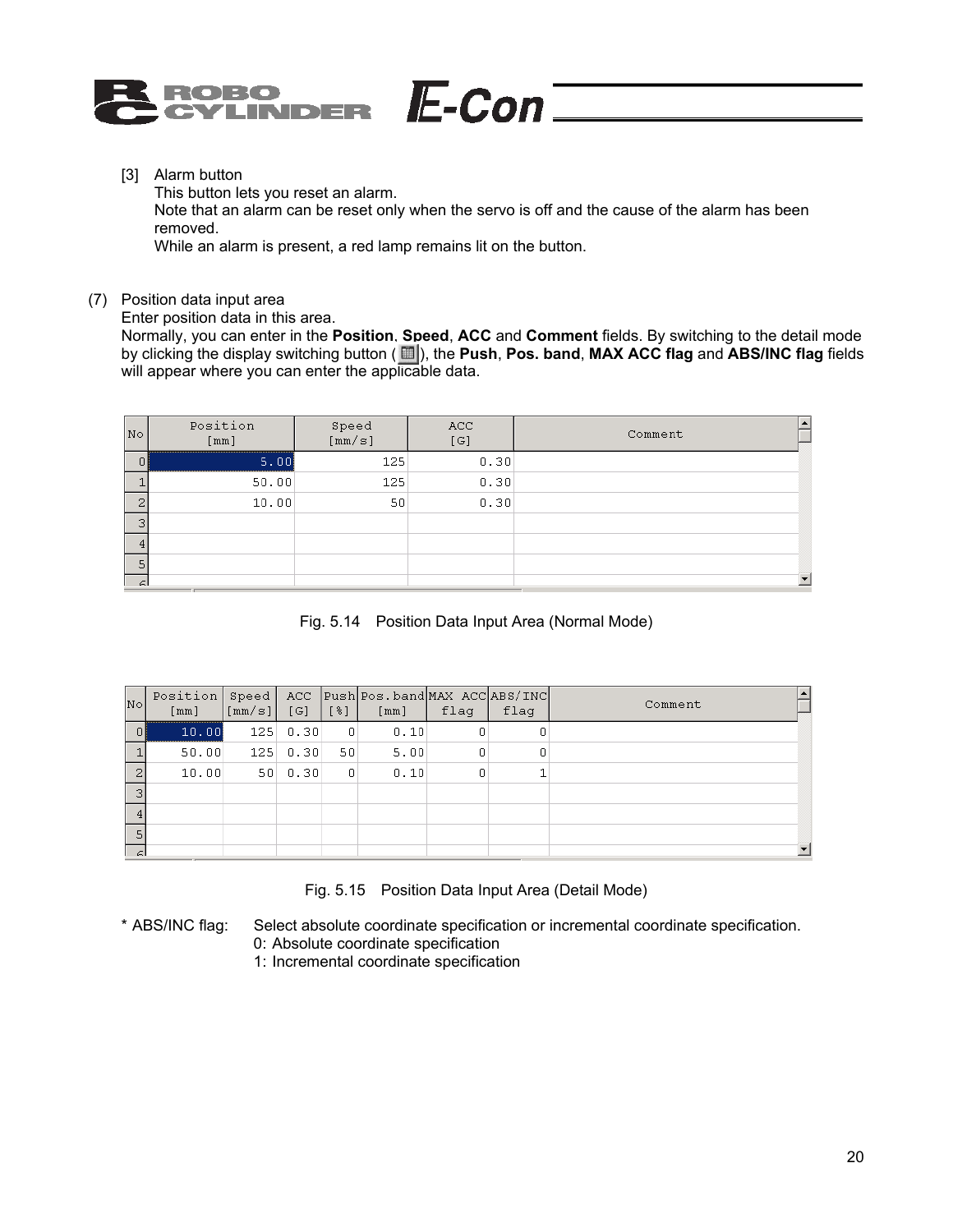

#### 5-2 Offline Mode

When editing data after creating new data or loading data from a file, you are editing the data in the offline mode.

In this mode, the screen controls relating to axis operation are grayed out, and only the toolbar and point data input area become active.

Once data has been edited, you can save the data to a file or send it to the "connected" controller.

\* The **Comment** field can only be saved to a file. It cannot be saved to the controller.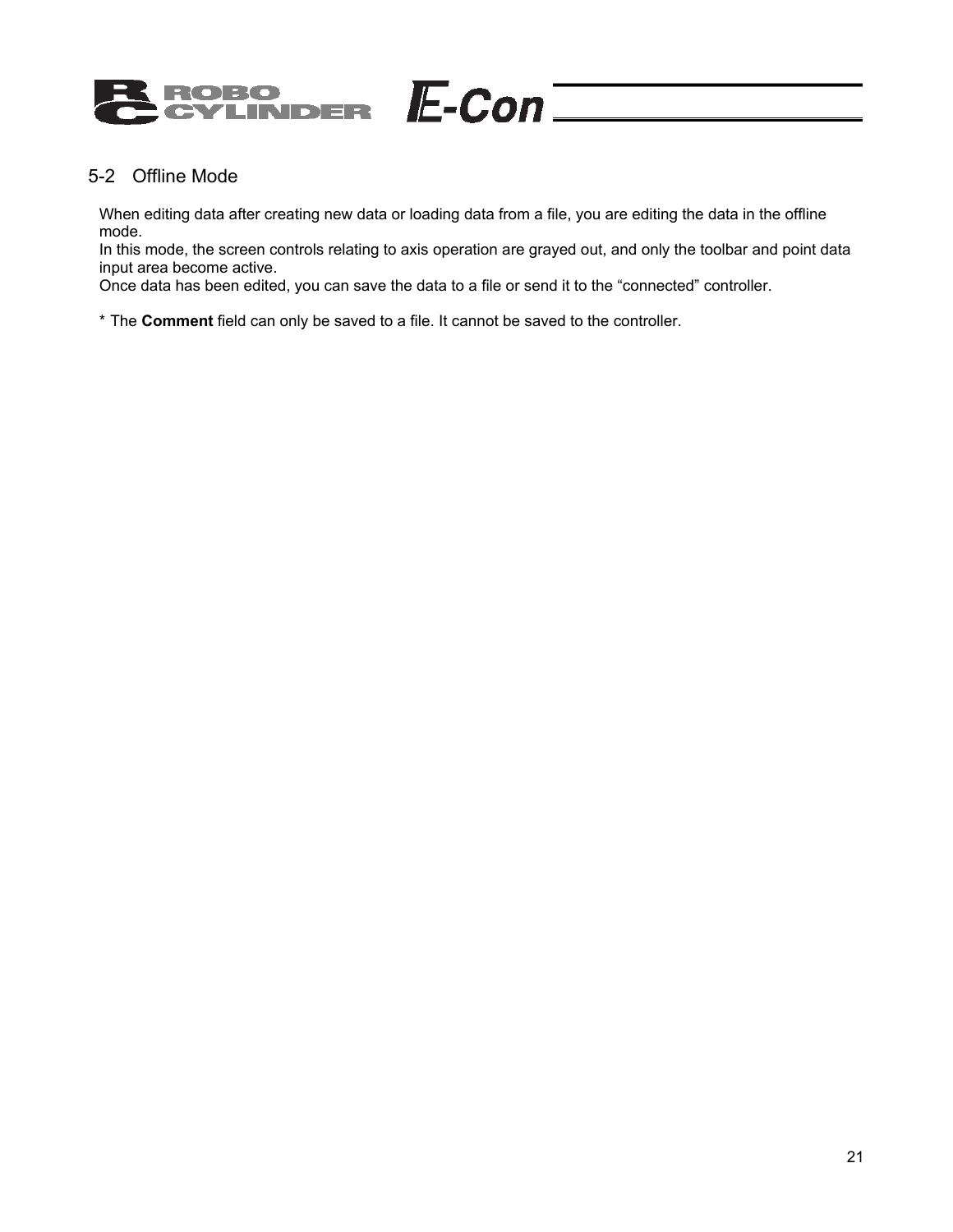

#### 6. Editing Parameters

To load parameter data from the controller, click **Parameter** and then select **Edit** from the main menu, or click in the toolbar. In the "Select axis number" window, select the axis number corresponding to the axis whose parameters you want to edit. (Refer to 4, "Selecting an Axis.")

 $E$ -Con $=$ 

You can load data from the controller or a file and edit the loaded data.

You can also print the loaded data.

Edited data can be sent to the controller or saved to a file.

Edited parameters that have been sent to the controller will become effective after the controller power is reconnected.

To send data to the controller, click **Parameter** and then select **Send to Controller** from the main menu, or click  $\boxed{1}$  in the toolbar of the parameter edit window.

| User Parameter[Axis No.0]                           | $\Box$ ol x |
|-----------------------------------------------------|-------------|
| HOBI                                                |             |
| No<br>Name                                          | Value       |
| 1 Zone Output Position + [mm]                       | 45.00       |
| 2 Zone Output Position -<br>$[$ mm $]$              | 20.00       |
| $3 $ Soft limit + $[mm]$                            | 100.31      |
| $4 $ Soft limit - [mm]                              | $-0.30$     |
| 5 Home direction [0:opposite/1:default]             | 1           |
| 6 Push recognition time [msec]                      | 255         |
| 7 Servo gain selection                              | 11          |
| 8Default speed [mm/sec]                             | 600         |
| 9Default ACC/DCL [G]                                | 0.20        |
| 10 Default position band [mm]                       | 0.11        |
| 11 Default MAX ACC(G) flag                          | Ω           |
| 12 Default positioning current limit [%]            | 35          |
| 13 Default home current limit [%]                   | 35          |
| 14 (For future expansion)                           | Ω           |
| 15 Disable 'STOP' Input [0: Enable/1: Disable]      | Ω           |
| 16 SIO Baudrate[bps]                                | 38400       |
| 17 Min delay for activating local transmitter[msec] | 5           |
| 18 (For future expansion)                           | Ω           |
| 19 (For future expansion)                           | 0           |
| 20 (For future expansion)                           | 0           |
| 21 (For future expansion)                           | 1           |
| 22 Home offset [mm]                                 | 2.00        |
| 23<br>(For future expansion)                        | 100.31      |
| 24 (For future expansion)                           | $-0.30$     |
| 25 PIO pattern                                      | 0           |
| 26 (For future expansion)                           | 100         |
| 27 Move command type[0:Level/1:Edqe]                | 0           |
|                                                     |             |

Fig. 6.1 Parameter Edit Window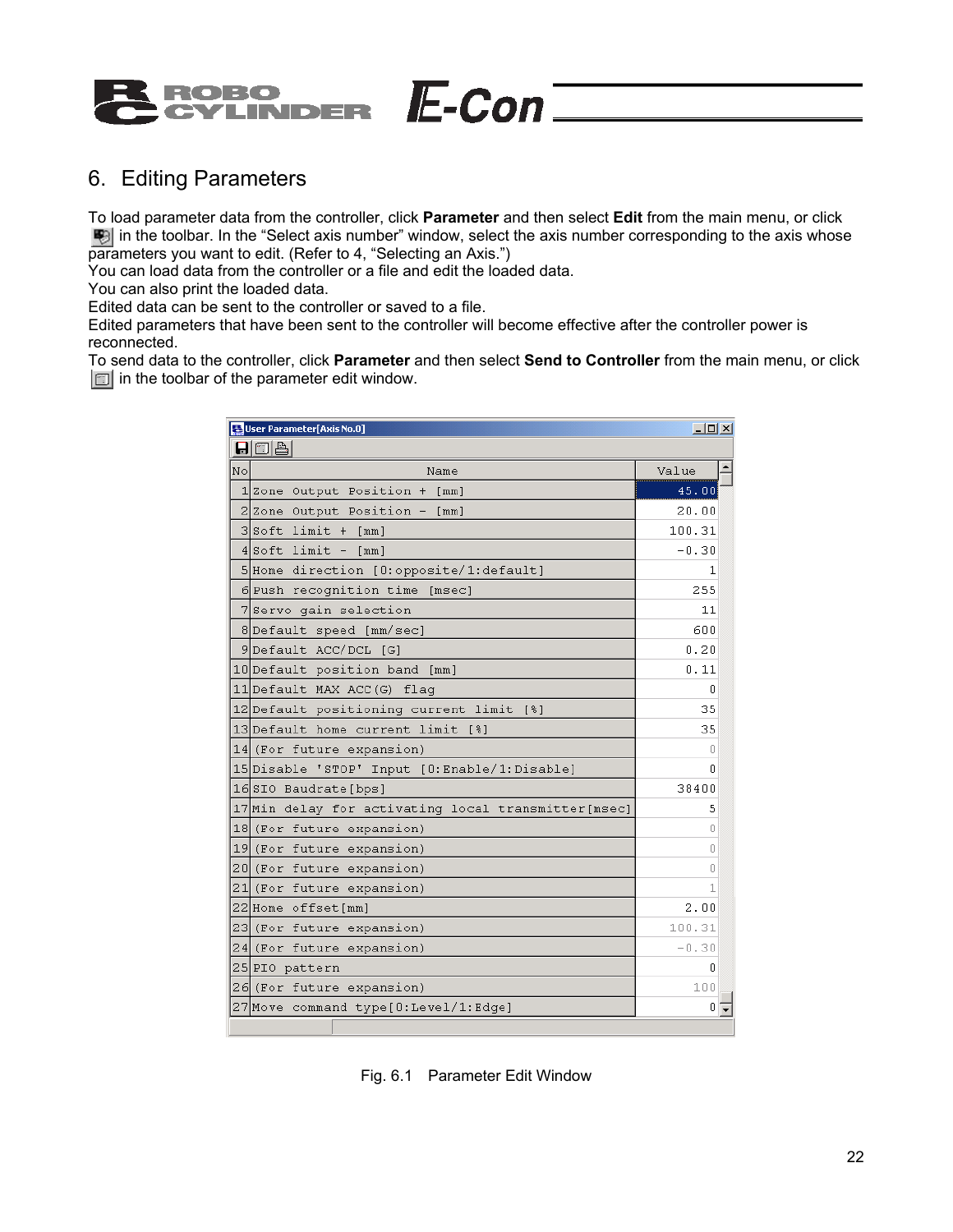

Depending on the controller model, a confirmation window (Fig. 6.2) may be displayed after parameters have been sent to the controller, asking if you want to restart the controller (reset the software). (This window appears only when the controller to which data has been written supports the software reset function. Refer to "Supported Models.")

E-Con

| <b>Confirmation</b> |                         |
|---------------------|-------------------------|
|                     | Restart the controller? |
| Yes                 | No                      |

Fig. 6.2 Controller Restart Confirmation Window

• If you want to change the soft limits, set values corresponding to 0.3 mm outside of the desired effective range.





- If the homing direction is changed, all position data currently input will be cleared. Before changing the homing direction, therefore, back up the data, if necessary.
- The homing direction cannot be reversed for RPA rod-type actuators only.

Note: After parameters have been changed, reconnect the controller power or reset the software (if the controller supports the software reset function). Parameters will be rewritten simply by turning the emergency stop switch or PORT switch to OFF and then ON again, but the new value may not become effective depending on the parameter.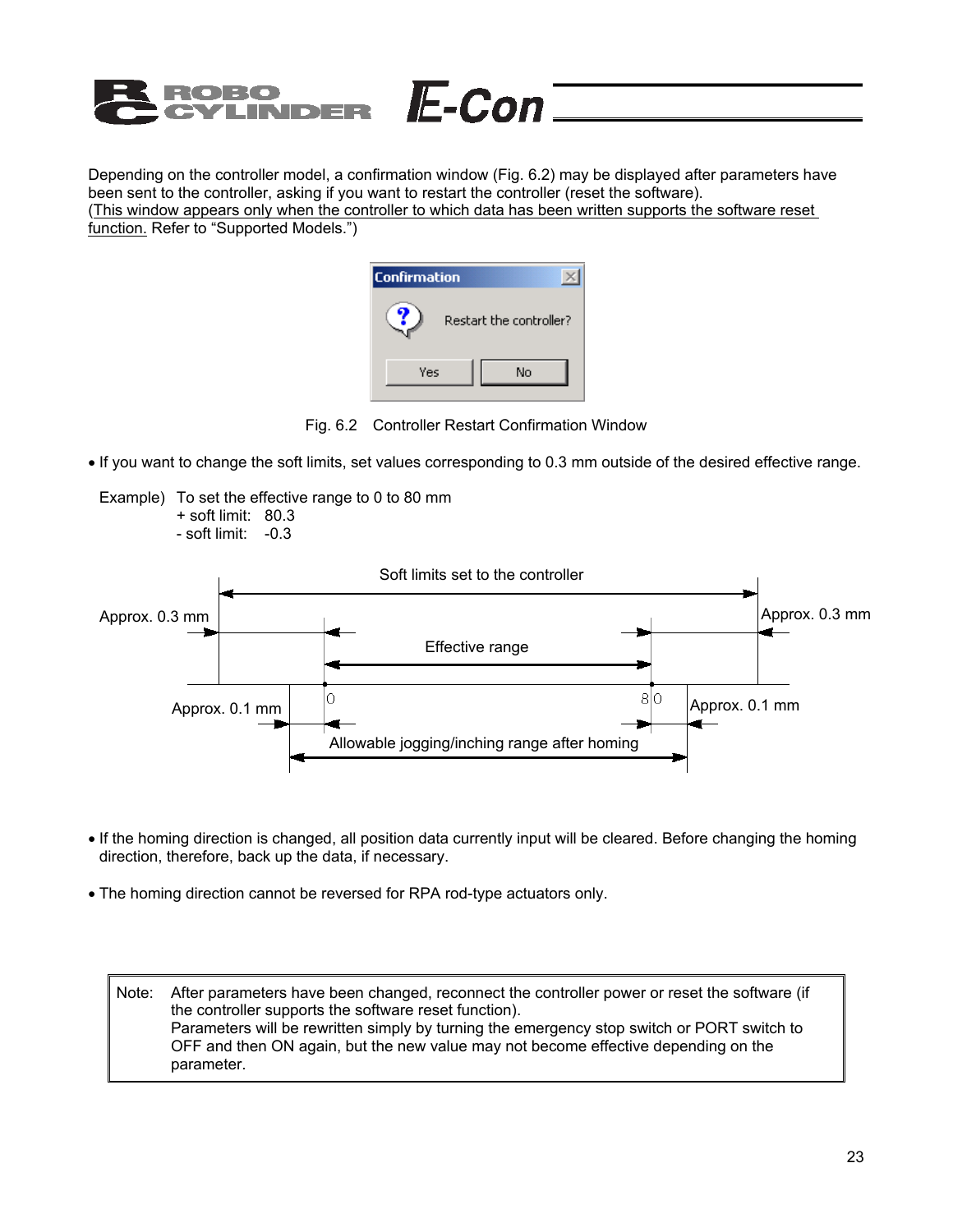### 7. Monitoring

You can monitor various statuses, controller error list, and velocity/current waveforms (only if the controller supports the function).

#### 7-1 Status Monitor Window

To monitor various statuses, click **Monitor** and then select **Status** in the main menu, or click **I**n the toolbar. In the "Select axis number" window, select the axis number corresponding to the axis whose statuses you want to monitor. (Refer to 4, "Selecting an Axis.") (Fig. 7.1 shows an example of the display when a RCP2 controller is connected. The displayed information will vary depending on the controller type.)

E-Con

| Axis status                                        | Internal flags                                      |
|----------------------------------------------------|-----------------------------------------------------|
| Location                                           | Main controller power ON/OFF status<br>Power:       |
| Speed (moving speed)                               | Servo command status<br>Servo:                      |
| Alarm code                                         | Home Cmplt: Homing completion flag ON/OFF status    |
|                                                    | Actual servo status<br>Run:                         |
| Inputs                                             | Outputs                                             |
| The ON/OFF status of each PIO input port is shown. | The ON/OFF status of each PIO output port is shown. |
|                                                    |                                                     |

Display ON/OFF button (corresponding to the **Axis status**, **Internal flags**, **Inputs** and **Outputs** groups, respectively)

| Status monitor [Axis No.0]     |         |                           | $ \Box$ $\times$ |  |  |  |  |
|--------------------------------|---------|---------------------------|------------------|--|--|--|--|
| KFI+1 <del>6</del>             |         |                           |                  |  |  |  |  |
| Internal flags-<br>Axis status |         |                           |                  |  |  |  |  |
| Location (mm)                  | 0.00    | <b>Power</b>              | Servo            |  |  |  |  |
| $Speed \ (mm/s)$               | o       | Home Cmplt                | Run              |  |  |  |  |
| Alarm code                     | $\circ$ | (Reserved)                | (Reserved)       |  |  |  |  |
| Inputs(PIO Pattern=0)>         |         | Outputs (PIO Pattern=0) > |                  |  |  |  |  |
| Name                           | Status  | Name                      | Status           |  |  |  |  |
| Pos.No1                        | ΟN      | (Unused)                  | OFF              |  |  |  |  |
| Pos.No2                        | ΟN      | (Unused)                  | OFF              |  |  |  |  |
| Pos.No4                        | ΟN      | (Unused)                  | OFF              |  |  |  |  |
| HOME                           | OFF     | (Unused)                  | OFF              |  |  |  |  |
| (Unused)                       | OFF     | (Unused)                  | OFF              |  |  |  |  |
| (Unused)                       | OFF     | (Unused)                  | OFF              |  |  |  |  |
| Start                          | OFF     | PEND                      | ON               |  |  |  |  |
| (Unused)                       | OFF     | <b>HEND</b>               | OFF              |  |  |  |  |
| (Unused)                       | ΟN      | ZONE                      | OFF              |  |  |  |  |
| *STP                           | ON      | *ALM                      | ON               |  |  |  |  |

Note) While an emergency stop is actuated, the following outputs are not shown even when the controller supports these functions:

- Moving
- Battery alarm

#### Fig. 7.1 Status Monitor

The currently selected PIO pattern number is displayed only when the controller supports the "PIO pattern selection function" (parameter).

\* The displayed input and output port names will vary depending on the value set in the PIO pattern selection parameter.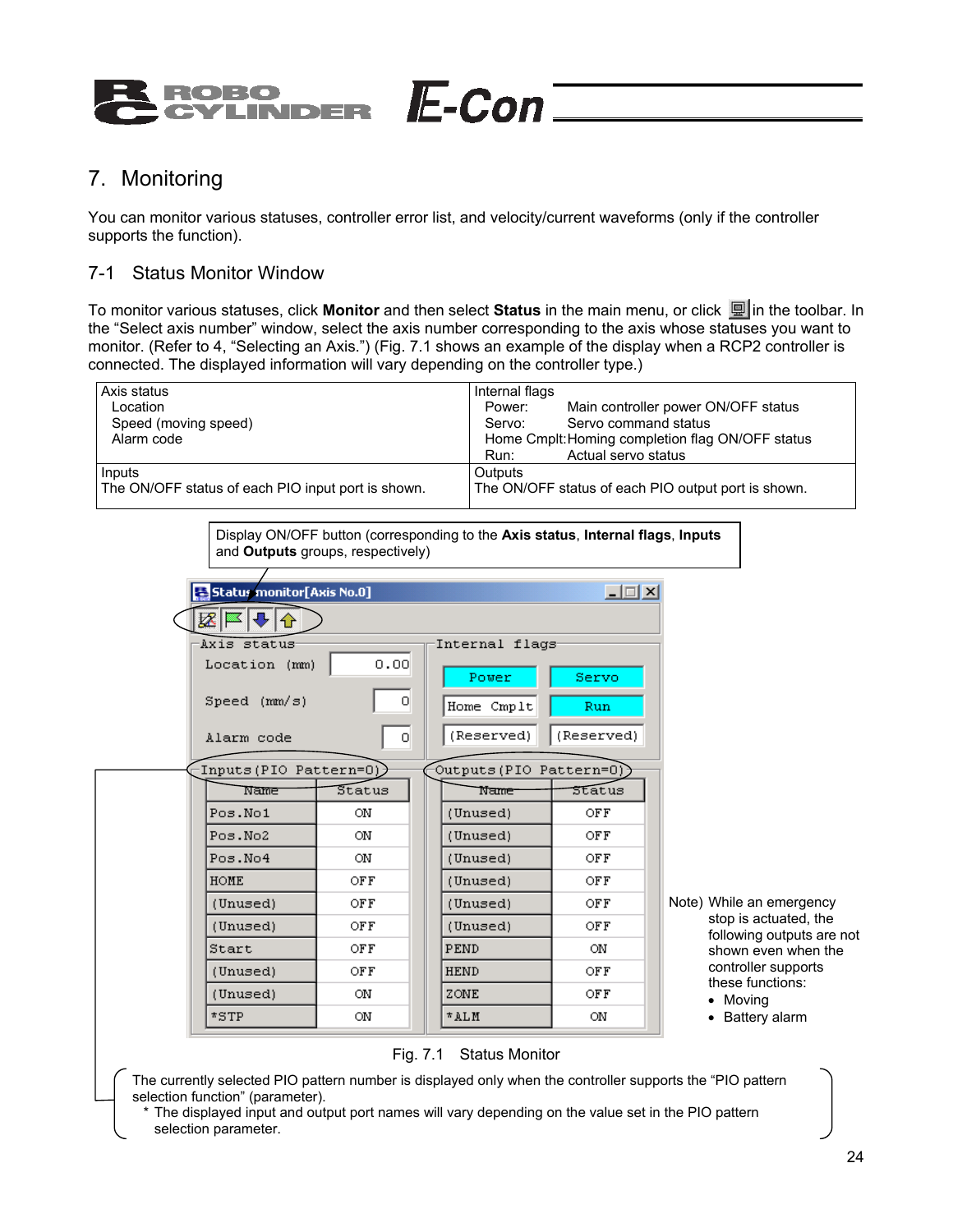

#### 7-2 Controller Error List

To monitor the controller error list, click **Monitor** and then select **CTR Error List** from the main menu, or click in the toolbar. In the "Select axis number" window, select the axis number corresponding to the axis whose controller error list you want to monitor. (Refer to 4, "Selecting an Axis.")

 $E$ -Con $=$ 

| $\Box$ o $\times$<br><b>E</b> CTL error list[Axis No.0]                      |      |                           |  |  |  |  |
|------------------------------------------------------------------------------|------|---------------------------|--|--|--|--|
| A                                                                            |      |                           |  |  |  |  |
| Data type                                                                    | Code | Message                   |  |  |  |  |
| Warning code detected last                                                   | 70   | RUN-OFF, Motion Command   |  |  |  |  |
| Error code detected last                                                     | E8.  | No A and B Pulse Feedback |  |  |  |  |
| Error code (History 1)                                                       | ВE   | Homing Time Out Error     |  |  |  |  |
| Error code(History 2)                                                        |      |                           |  |  |  |  |
| Error code(History 3)                                                        |      |                           |  |  |  |  |
| Error code (History 4)                                                       |      |                           |  |  |  |  |
| Error code (History 5)                                                       |      |                           |  |  |  |  |
| Error code(History 6)                                                        |      |                           |  |  |  |  |
| Error code (History 7)                                                       |      |                           |  |  |  |  |
| 00000000h<br>Address of data which includes abnormal data while executing it |      |                           |  |  |  |  |

Fig. 7.2 Controller Error List Window

#### (1) Error list

The last detected warning code, last eight error codes and address of data in which runtime error was detected (provided as reference data for manufacturer) are shown.

(2) Toolbar



- Fig. 7.3 Toolbar
- [1] Save as
	- Save the error list to a file (CSV format). \* The saved file cannot be read in this application.
- [2] Print Print the error list.
- [3] Refresh

Acquire the error list from the controller again to refresh the information displayed in the window.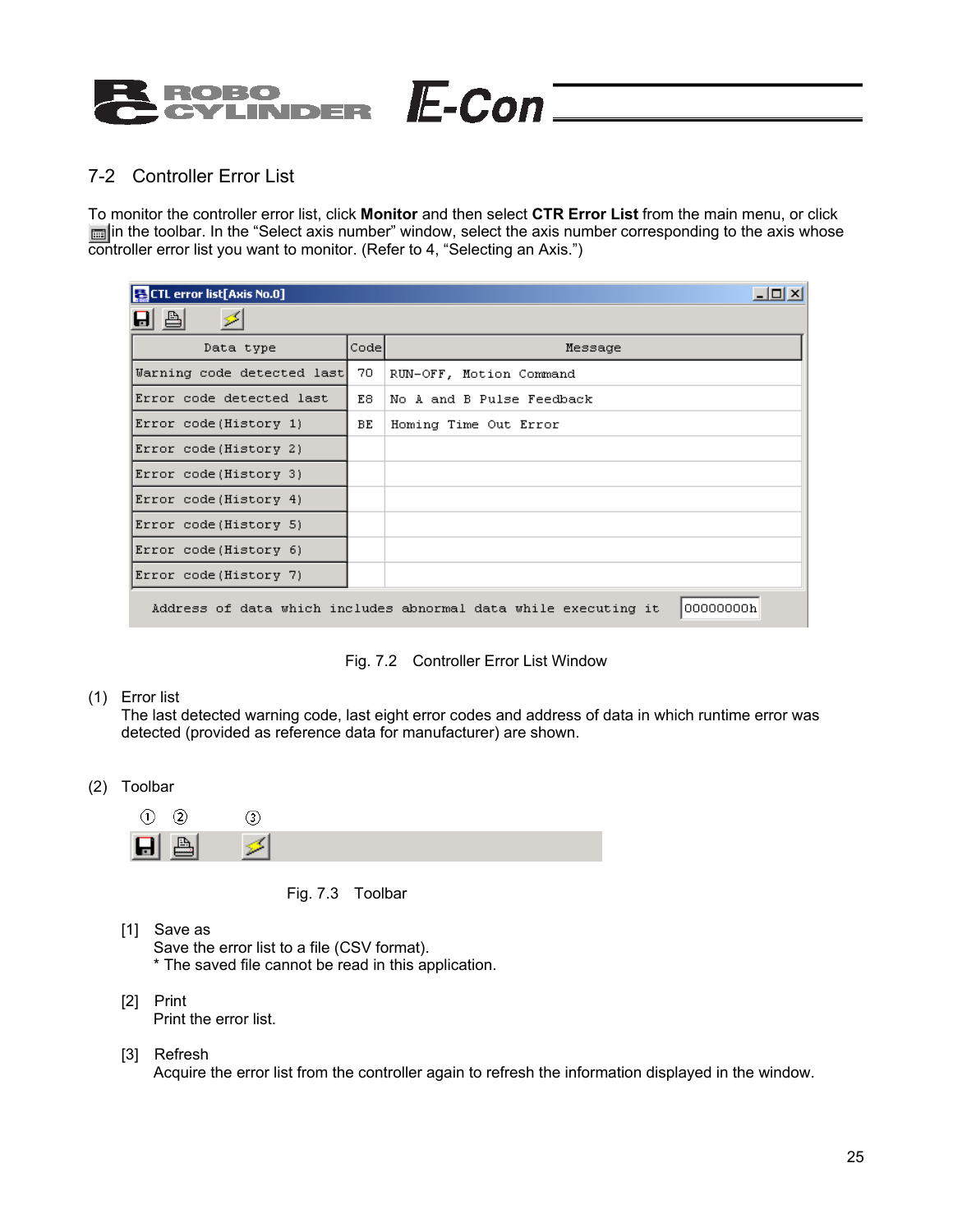

#### 7-3 Velocity/Current Monitor Window

To monitor velocity/current, click **Monitor** and then select CTR Error List from the main menu, or click  $\equiv$  in the toolbar. In the "Select axis number" window, select the axis number corresponding to the axis whose velocity/current you want to monitor. (Refer to 4, "Selecting an Axis.") The software will start monitoring velocity/current when  $\|\cdot\|$  is clicked.

 $E$ -Con



Fig. 7.4 Velocity/Current Monitor Window

- \* The RCP, RCS and E-Con series do not support this function. It is supported by the RCP2 and ERC series.
- (1) Current data display
	- [1] Current (command value) display (When the **Rated current ratio** checkbox is not selected) The vertical axis represents current (command value) [in mA], while the horizontal axis represents elapsed time after the start of monitoring [in 100's of msec].
	- [2] Rated current ratio display (When the **Rated current ratio** checkbox is selected) The vertical axis represents rated current ratio [in %], while the horizontal axis represents elapsed time after the start of monitoring [in 100's of msec].

#### (2) Velocity data display

The vertical axis represents velocity [in mm/s], while the horizontal axis represents elapsed time after the start of monitoring [in 100's of msec].

Current data and velocity data are acquired from the controller at the intervals of approx. 100 msec. Therefore, changes in current/velocity occurring within these intervals cannot be monitored accurately.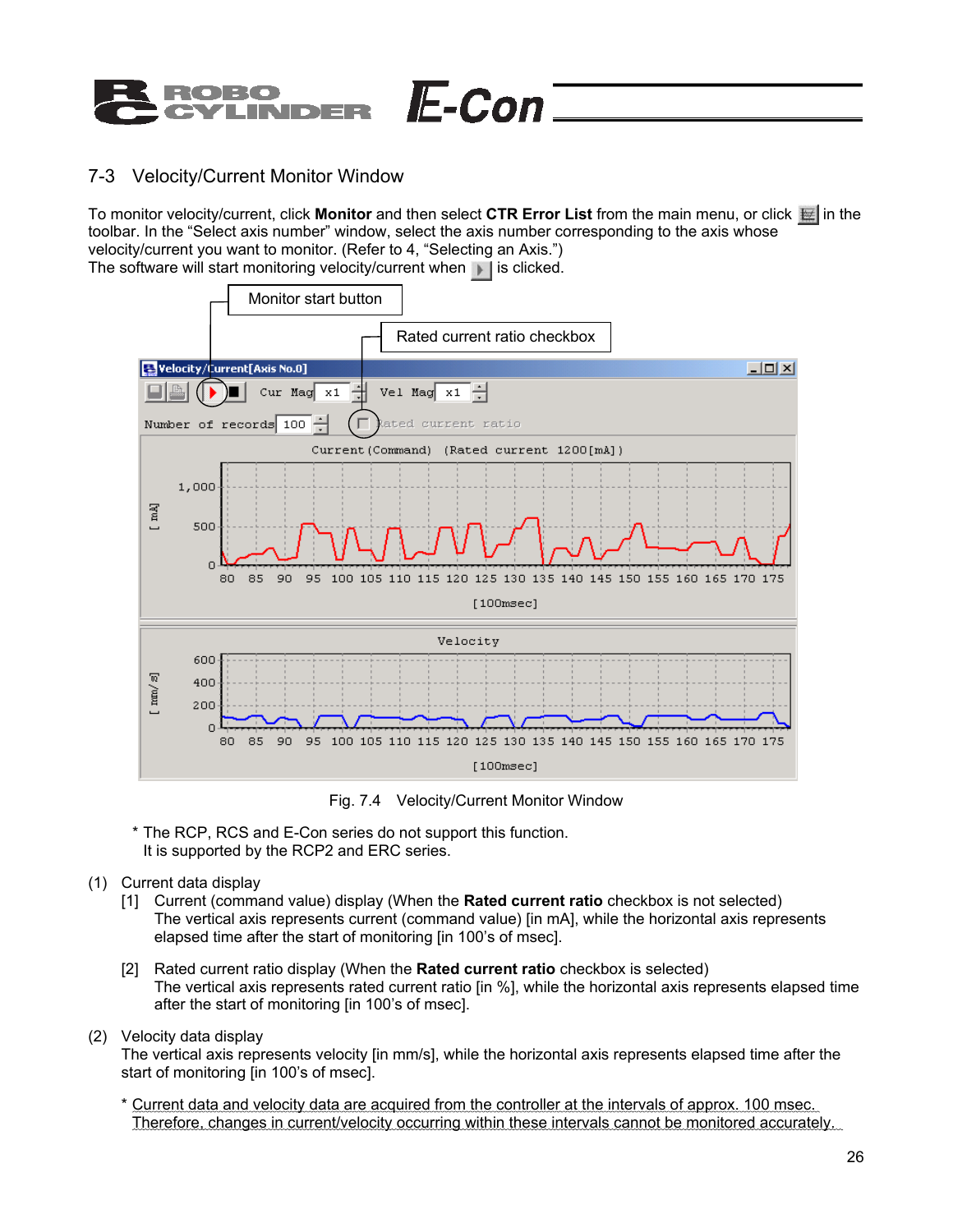#### $E$ -Con $=$ ROBO VDER

(3) Toolbar





[1] Save as

Save the displayed current data and velocity data to a file (CSV format).

- \* Only the range of data displayed in the data display area will be saved.
	- \* The saved file cannot be read in this application.
- [2] Print Print the displayed current and velocity data.
- [3] Monitor start button Start monitoring.
- [4] Monitor stop button Stop monitoring.
- [5] Vertical axis magnification change button (current) Change the vertical axis magnification in the current data display area.
- [6] Vertical axis magnification change button (velocity) Change the vertical axis magnification in the velocity data display area.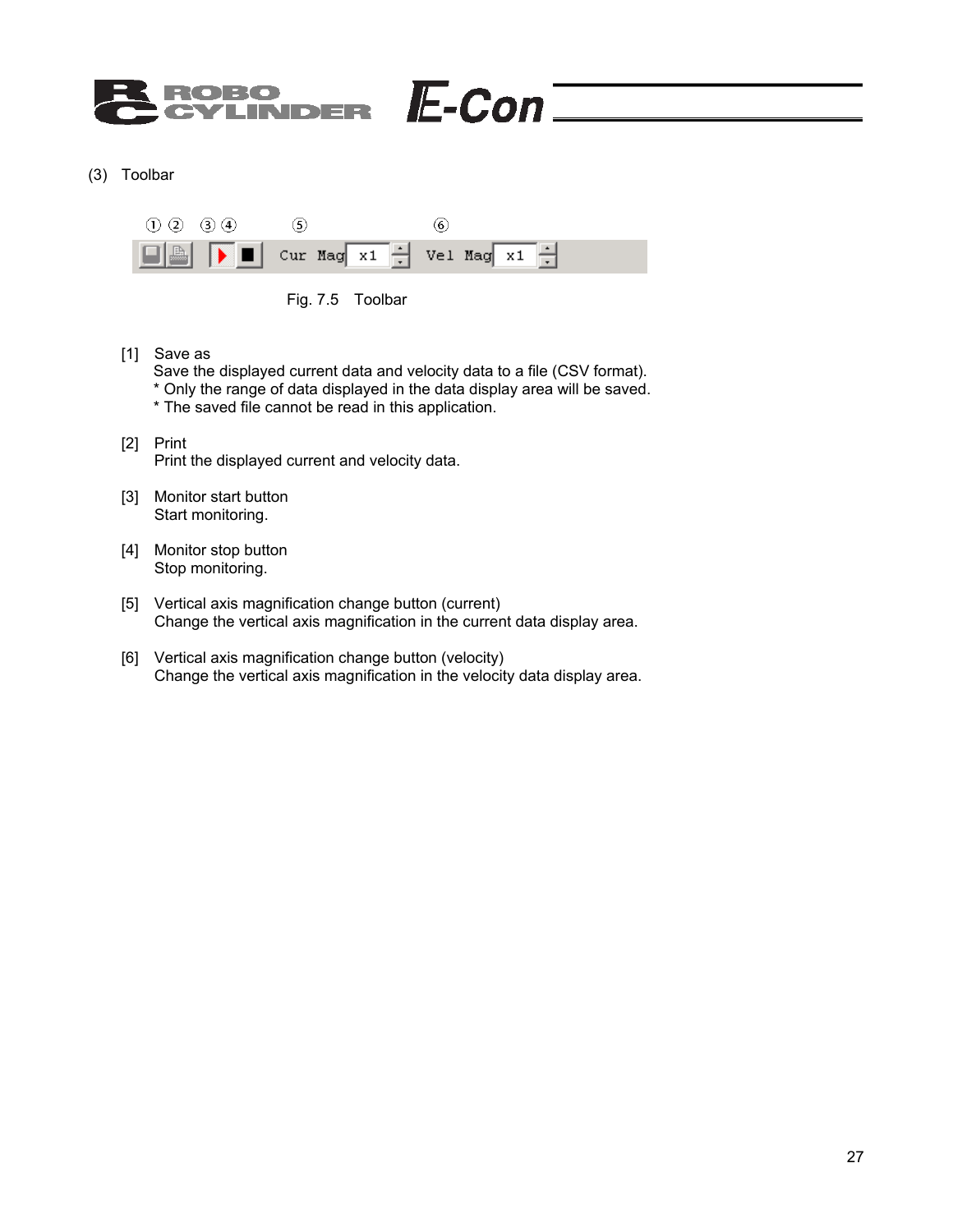

#### 7-4 Setting of Application Window

Click **Setup** from the main menu, and then select **Application Setup**.

| <b>Setting of application</b>                                             | $\vert x \vert$                     |  |  |  |  |  |  |  |
|---------------------------------------------------------------------------|-------------------------------------|--|--|--|--|--|--|--|
| Port-                                                                     | Baudrate (bps) -                    |  |  |  |  |  |  |  |
| $C$ COM5                                                                  | C.38400<br>C 9600 -                 |  |  |  |  |  |  |  |
| $\odot$ (COM2)<br>$C$ COM6                                                | C 14400 C 57600                     |  |  |  |  |  |  |  |
| $C$ COM3 $C$ COM7                                                         | C 19200 G 115200                    |  |  |  |  |  |  |  |
| $\degree$ COM4 $\degree$ COM8                                             | C 28800                             |  |  |  |  |  |  |  |
| (The new settings will be effective<br>after resetting or cycling power.) |                                     |  |  |  |  |  |  |  |
|                                                                           | $\mathcal{S}$ ok<br>$\times$ Cancel |  |  |  |  |  |  |  |

 $E$ -Con $=$ 

Fig. 7.6 Setting of Application Window

[1] Port

From the list, select the serial port to be used to communicate with the controller.

[2] Baudrate (bps)

From the list, select the baudrate the software will use when communicating with the controller.

- \* The baudrate selected here is used only in the communication between this application and controller. It does not affect the communication speed parameters of the controller.
- [3] Last axis #

Select the axis number of the last axis to be checked for connection.

\* Axes of numbers greater than the value selected here will not be checked for connection. Select an appropriate axis number after checking the axis numbers of the connected axes.

Changing any of the items in [1] to [3] and then clicking **OK** will display the re-connection confirmation window shown in Fig. 7.7. To reflect the change, click **Yes** to reconnect the axes.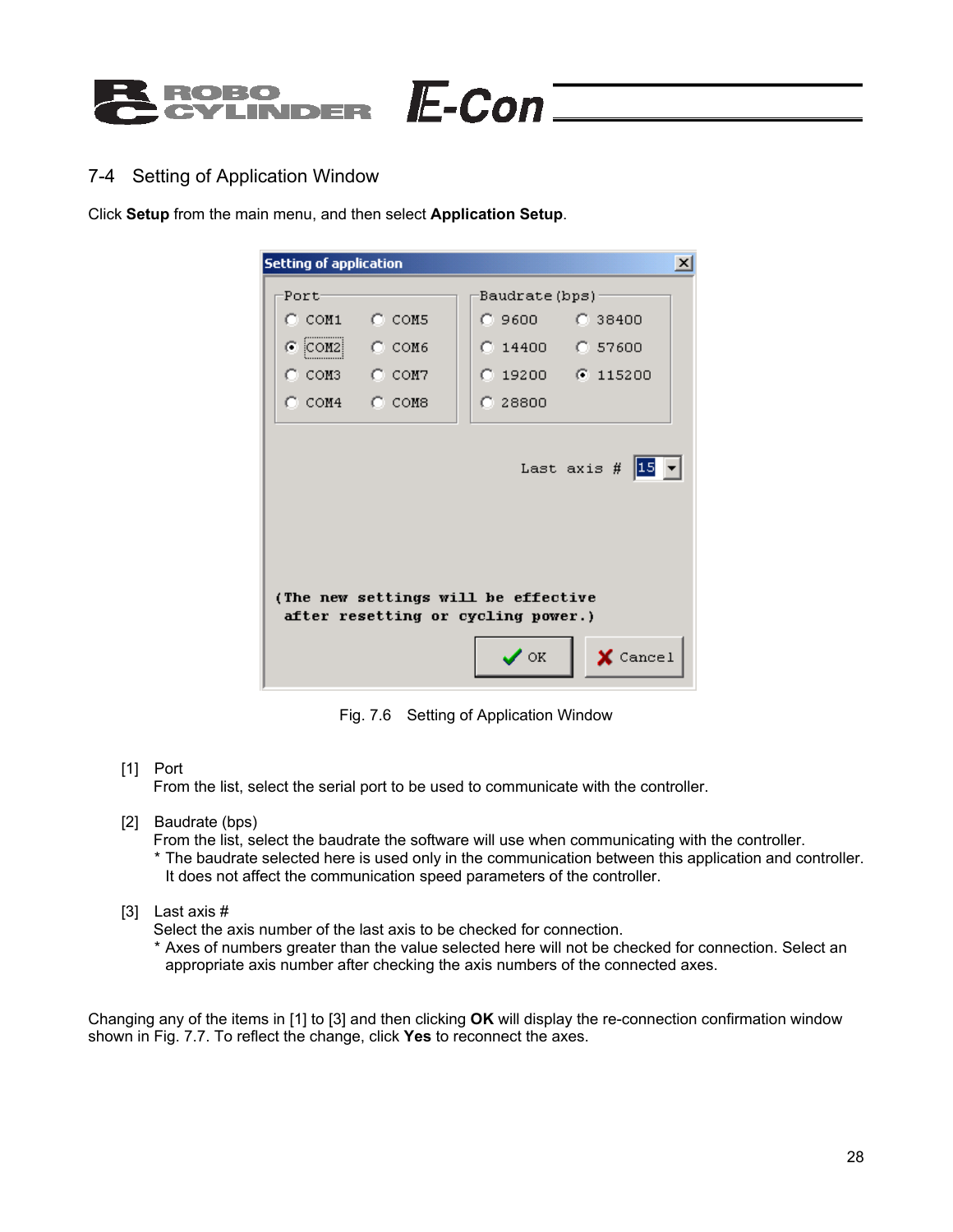

\* The change will become effective once the application is restarted or the axes are reconnected.



Fig. 7.7 Re-connection Confirmation Window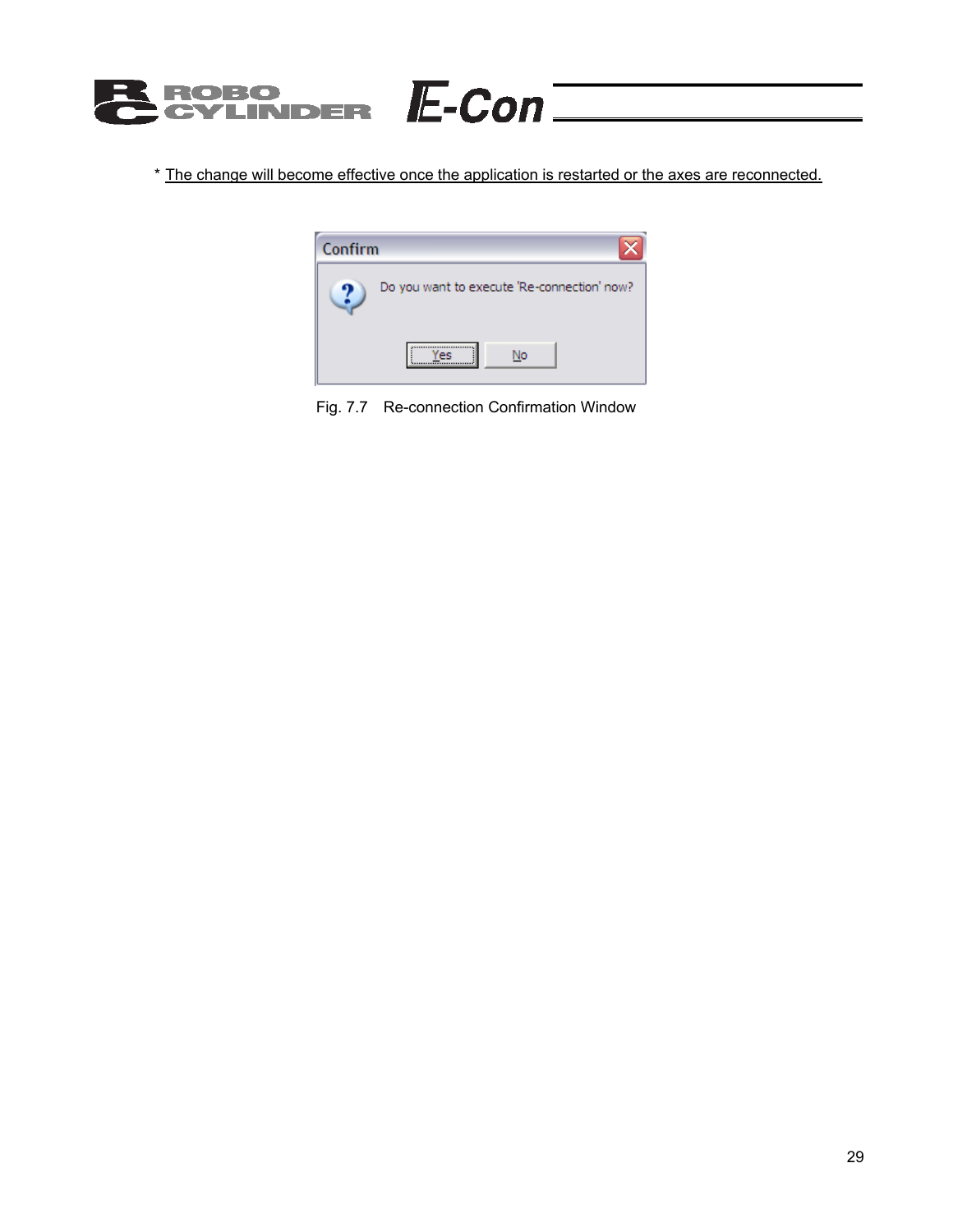

8. Version Information

| <b>Version</b> |                 |                                | $\boldsymbol{\mathsf{x}}$          |
|----------------|-----------------|--------------------------------|------------------------------------|
| 1A I           | IAI Corporation | Version 4.1.1.0-E [2004/08/26] | PC Interface Software for RC/E-Con |
| Axis No.       | Version         | $M-Tnfo.0$                     | $M-Tnfo.1$                         |
| О              | AD01000Dh       | 00000000h                      | 00000000h                          |
| 1              |                 |                                |                                    |
| 2              |                 |                                |                                    |
| 3              |                 |                                |                                    |
|                |                 |                                |                                    |
|                |                 |                                |                                    |

Fig. 8.1 Version Information

- [1] Application version The version of this application is shown.
- [2] Controller version The software version and manufacturing information of each connected controller are shown. (Manufacturing information may not be displayed depending on the controller type.)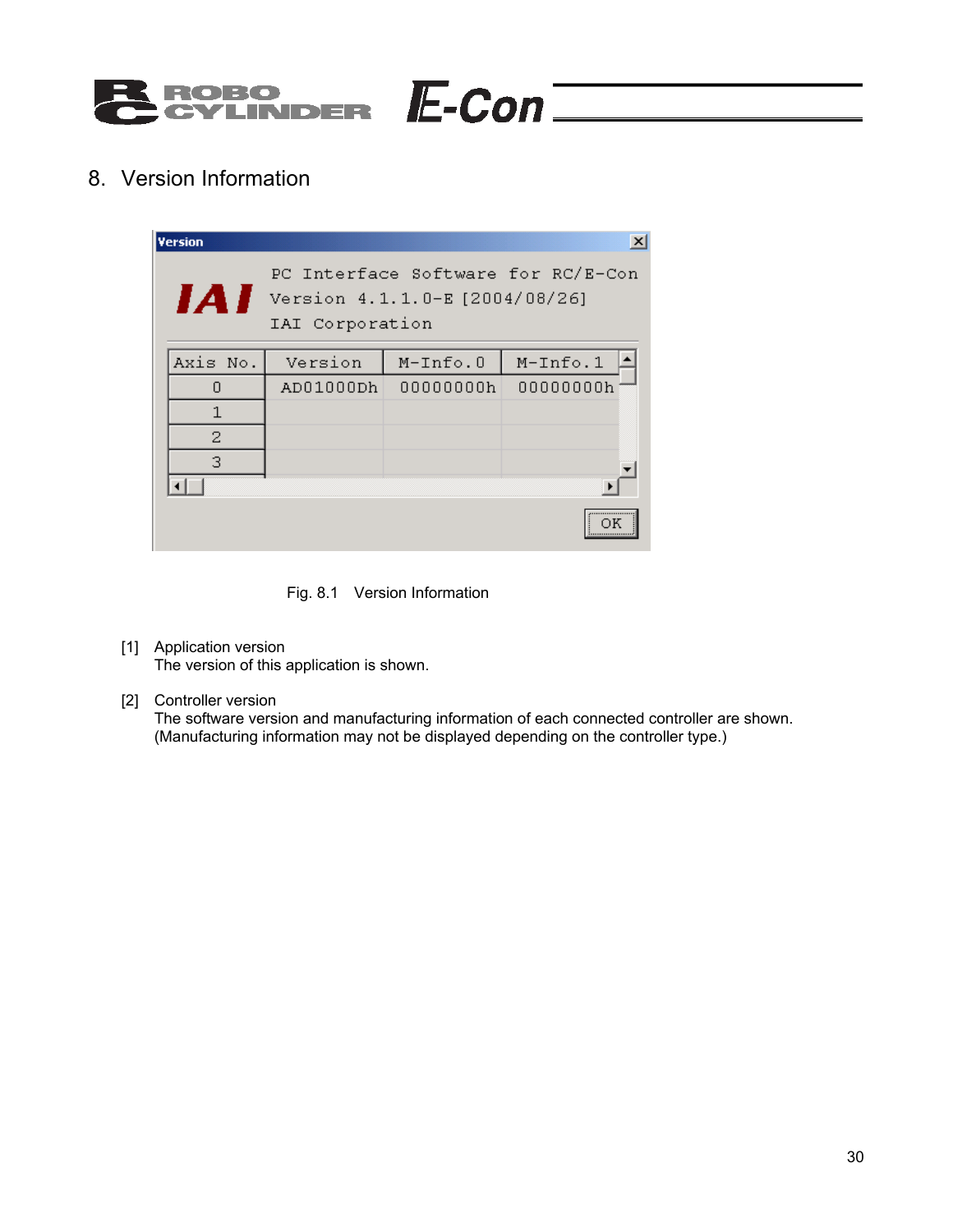

## 9. File Extensions

| Model name       | Position data file | Parameter file | Backup file |
|------------------|--------------------|----------------|-------------|
| <b>RCP</b>       | *.ptr              | *.pmr          | *.bkr       |
| <b>RCS</b>       | *.ptr              | *.prr          | *.bur       |
| E-Con            | * pte              | *.pre          | *.bue       |
| RCP <sub>2</sub> | *.ptr2             | *.pmr2         | *.bkr2      |
| <b>ERC</b>       | *.ptre             | *.pmre         | *.bkre      |

Table 2 List of File Extensions